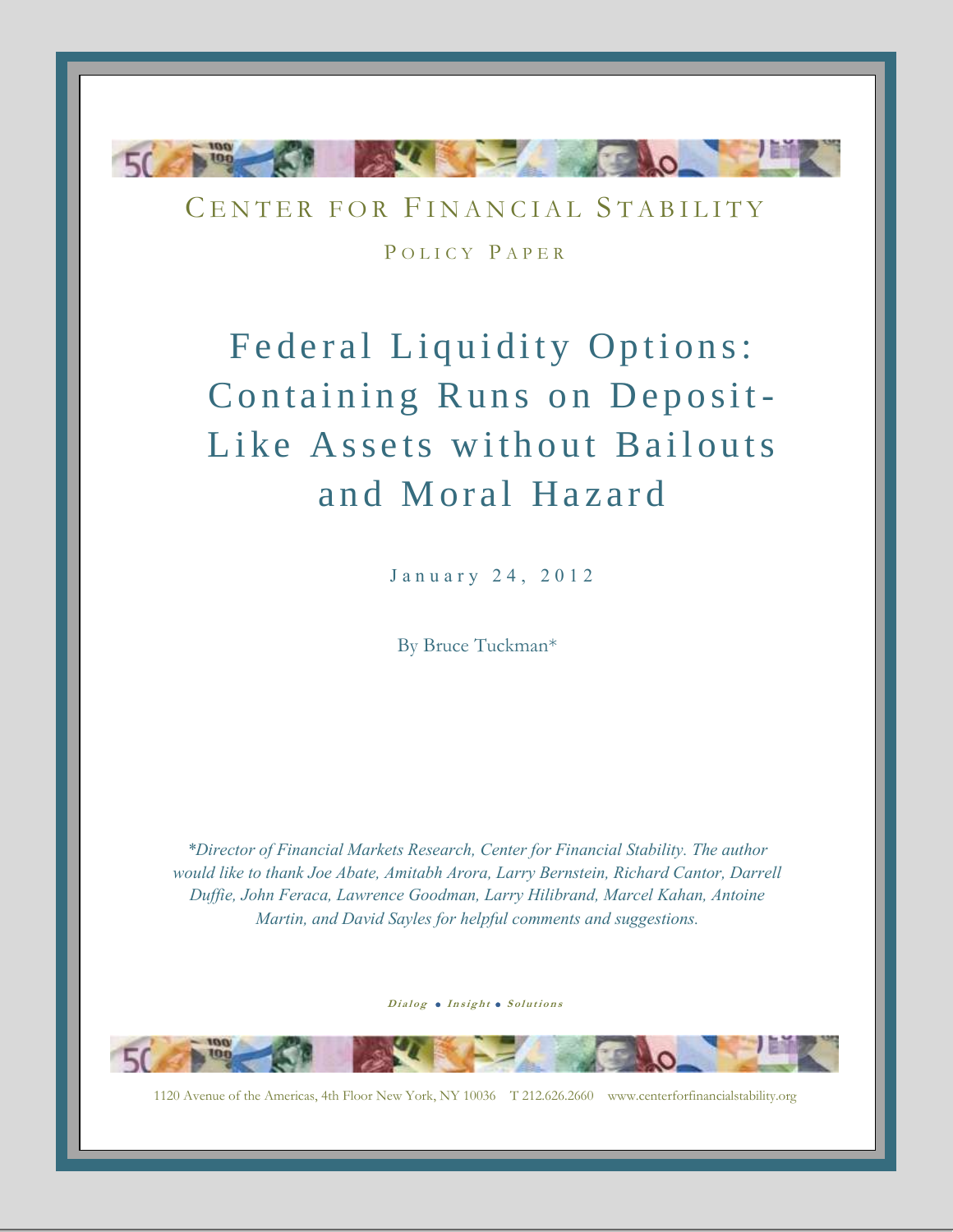# **Federal Liquidity Options: Containing Runs on Deposit-Like Assets without Bailouts and Moral Hazard**

# **Bruce Tuckman**

January 24, 2012

**In response to the 2008 runs on deposit-like assets, namely repo and money market funds, the Fed created new liquidity facilities for nonbanking institutions and the Treasury guaranteed certain money market fund balances. These extraordinary actions, while justified by officials as necessary to preserve the financial system, did rescue nonbanks by exposing the public to unprecedented risks.**

**Since 2008, despite legislation and regulation, deposit-like assets are still vulnerable to runs. The fallback policy to contain such runs is still** *ad hoc* **lending by the Fed. Bailouts, though officially outlawed, may very well be justified and used again. And, finally, because the implicit safety net of government action is still in place, moral hazard remains a feature of the financial landscape.**

**This paper proposes that the Fed auction Federal Liquidity Options (FLOs) as the exclusive means of providing liquidity to nonbanks in a crisis. Having issued FLOs that encompass a sufficient quantity and breadth of collateral, authorities will be able to claim, with credibility, that no additional emergency lending programs or bailouts will be required to safeguard the viability of solvent nonbanks. In the resulting policy regime, the Fed does not rescue individual firms or industries but fulfills its contractual obligations under options previously sold at market-determined prices. Furthermore, with the cost of contingent liquidity internalized by the purchasers of FLOs, and with other extraordinary provisions of liquidity credibly renounced, moral hazard will drop significantly.**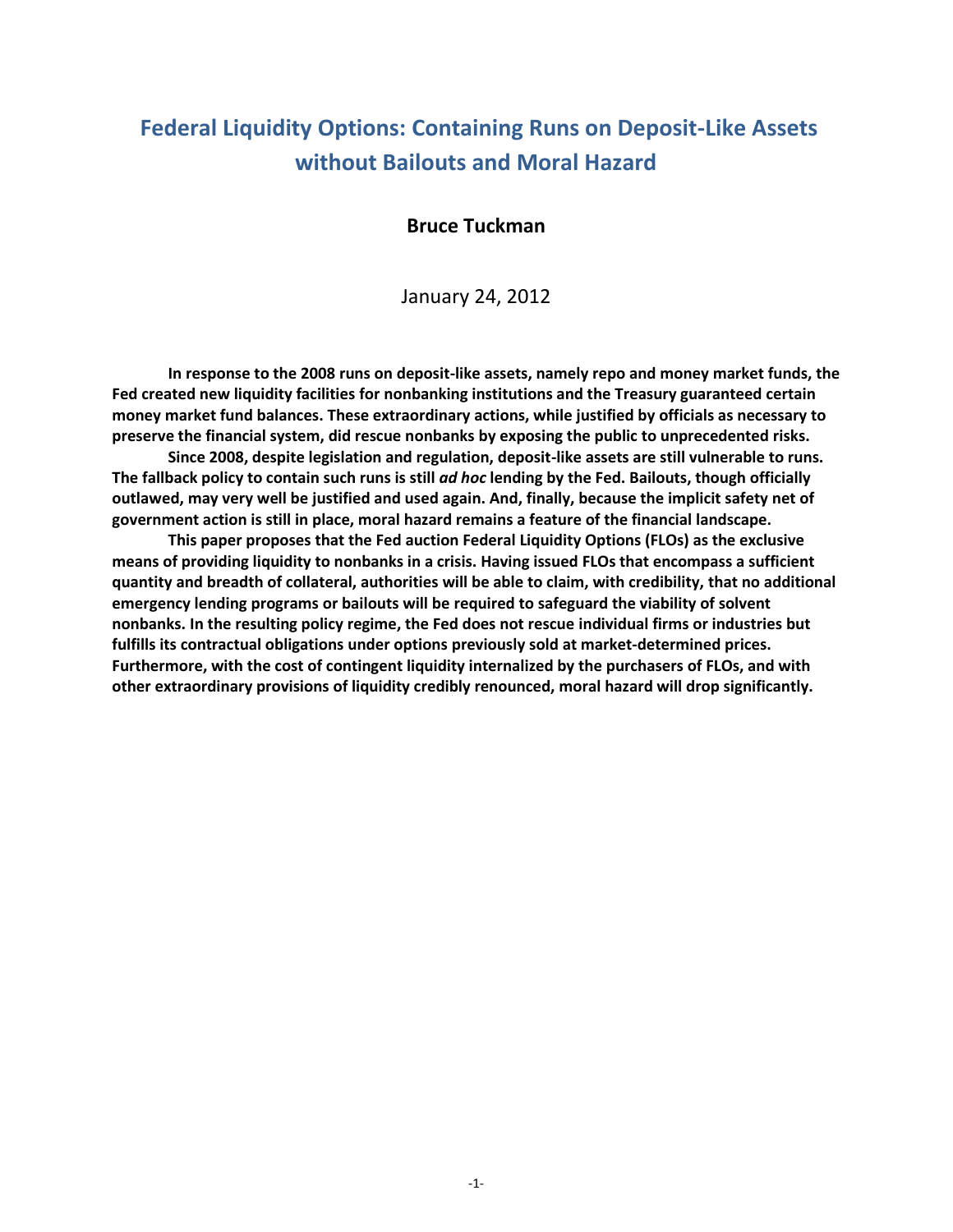#### **I. Introduction and Summary**

Central to the financial crisis in 2008 were runs on deposit-like assets, namely repurchase agreements and money market funds. With respect to repo, financial institutions found it difficult to borrow cash even when the safest and most liquid securities were offered as collateral. With respect to money market funds, investors abandoned funds that held commercial paper without waiting for indications that any particular fund was at risk.

The runs on these deposit-like assets threatened the viability of nonbanking financial institutions that relied on repo and commercial paper markets for funding. Fearing that the fallout could destabilize the financial system, officials at the Federal Reserve and the U.S. Treasury took unprecedented actions to provide liquidity to these borrowers and to stop the runs. Some actions taken were called "lending of last resort" while others were called "bailouts," but particular programs do not necessarily fit neatly into either category. For the purposes of this paper, the purest form of lending of last resort is temporary lending to a broad group of solvent entities on good collateral. By contrast, the purest form of a bailout is infusing an insolvent entity with cash to keep it from failing.

While rescues of nonbanks through lending of last resort or bailouts may be the best policy choice from within the fog of a financial crisis, these policy actions always pose two major problems. First, they expose the public to risk or they cost the public money. This is particularly disagreeable when the beneficiaries of the rescues are perceived as being wealthy, politically connected, and having failed to manage their businesses responsibly. Second, lending of last resort and bailouts create moral hazard. Believing that authorities are likely to supply liquidity and other support in a crisis, market participants have less incentive to manage the risk of a tail event. For example, the extraordinary lending facilities introduced in response to the demise of Bear Stearns may have lulled investment banks into complacency about liquidity, leaving them vulnerable to the shock waves of the bankruptcy of Lehman Brothers. In any case, the moral hazard created by expectations of lending of last resort and bailouts increases the likelihood and severity of crises in the first place.

Legislation and regulation since 2008 have not eliminated the possibility of runs on deposit-like assets. Stricter regulation of the financial industry and new resolution authority may forestall some potential disasters. New political checks on lending of last resort and the official outlawing of bailouts may reduce the likelihood of such actions in future crises. But the ultimate policy fallback to handle nonbanks in financial distress is still *ad hoc* lending. Furthermore, with this fallback well understood, moral hazard is still very much a part of the financial landscape.

The experience of money market funds and repo in 2008 has generated several proposals to address the fault lines of these markets. One proposal is that money market funds convert to floating NAV. While this change may make money market funds less prone to runs, it is unlikely to make such runs extinct. Also, to the extent that this change drives investment from money market funds into less regulated deposit-like assets, here or abroad, runs might become more of a problem. A second proposal is that money market funds, because they have deposit-like liabilities, be regulated more like banks. This proposal, however, also fails to account for the phenomenal global demand for deposit-like assets. Altering money market funds so that they no longer satisfy this demand, because of changes to their structure or economics, will push investment elsewhere, in form or jurisdiction, and the next run may very well be on other, less-regulated forms of deposit-like assets.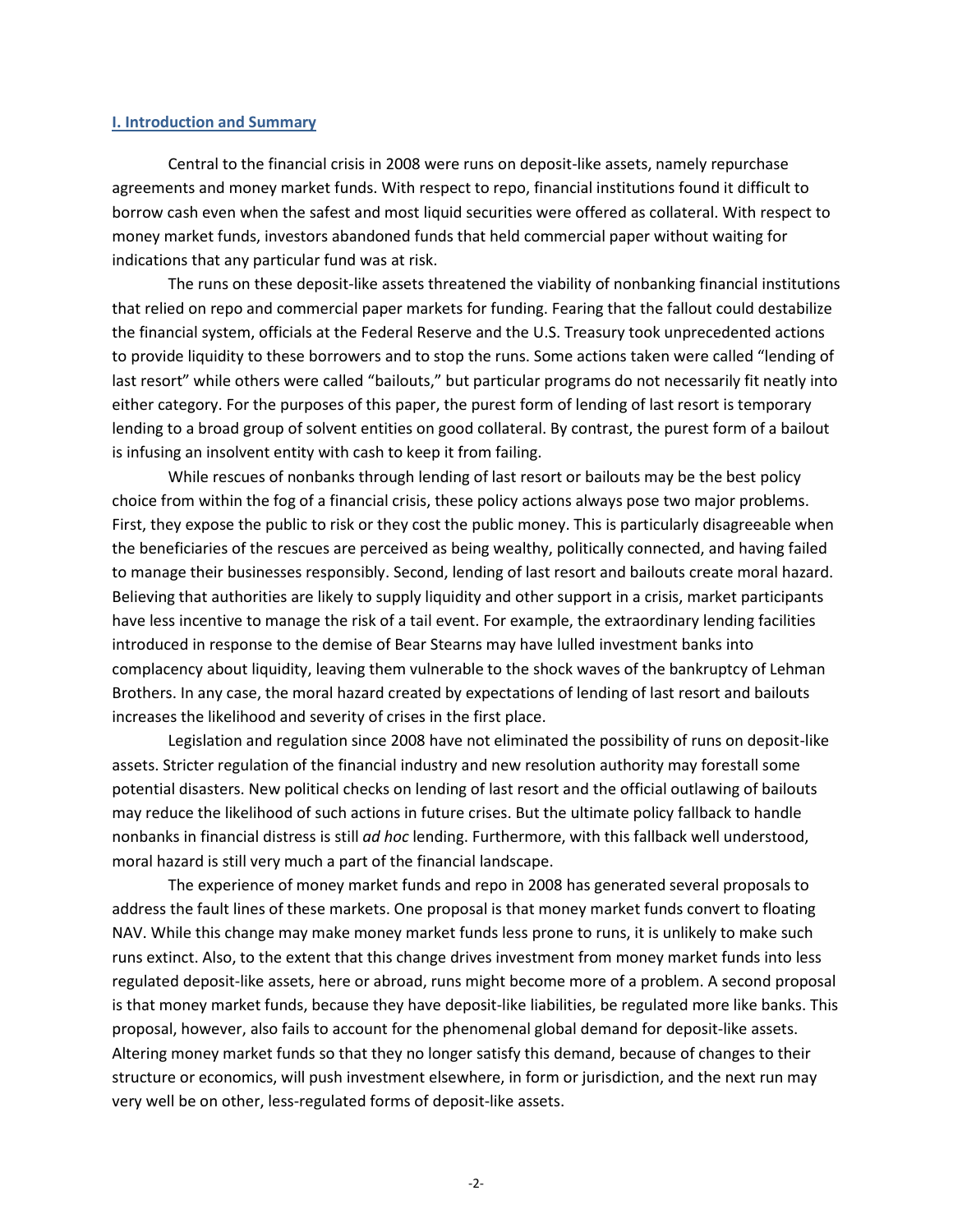A third proposal in light of the events of 2008 is to create private or public backstops for repo and money market funds. The general consensus, however, is against the creation of these backstops. They would be, almost by definition, too big to fail, thus exposing the public to the risk of these markets, and their existence would exacerbate moral hazard.

This paper proposes that the Fed auction Federal Liquidity Options (FLOs) as the exclusive means of providing liquidity to nonbanks in a crisis. Purchasers of these options would have the right to borrow from the Fed at a penalty rate on good and adequate collateral. Most importantly, the quantity and terms of outstanding FLOs, which determine the stock of collateral that could potentially be funded by the Fed in a crisis, must enable authorities to claim, with credibility, that no additional lending programs or bailouts will be necessary to safeguard the viability of solvent nonbanks. In this paper, this claim will be referred to as the "pledge of FLO exclusivity." Based on the experience of 2008, the recommendation made here is to sell \$750 billion of FLOs that, upon exercise, permit borrowing against collateral currently accepted in the tri-party repo market.<sup>1</sup> Furthermore, establishing the FLO program by an act of Congress and having the Fed periodically recommend an outstanding quantity of FLOs to Congress for approval would establish the credibility of the new policy regime.

Providing liquidity through FLOs does not rescue individual firms or industries at the risk or expense of the public, but fulfills contractual obligations of options previously sold at marketdetermined prices. A clear line will have been drawn between solvent but illiquid nonbanks, defined as those that can borrow through the FLO program, and insolvent nonbanks, defined as those that cannot post FLO-eligible collateral or that do post such collateral but then fail to make subsequent margin calls. Furthermore, authorities will have the confidence and political will to let insolvent nonbanks fail because of the pre-established consensus that the liquidity available through the FLO program is sufficient to safeguard financial stability.

The existence of FLOs will facilitate the improvement of liquidity management at nonbanks. While liquidity managers will still have to make assumptions about the behavior, in a crisis, of private funders and investors (e.g., repo lenders, purchasers of commercial paper, money market fund shareholders), contingency plans can be anchored in the knowledge that the Fed, through FLOs, can be relied upon with certainty for a fixed quantity of liquidity at pre-arranged terms. In addition, FLO prices can be used to decide whether particular business ventures are truly profitable after adjusting for their liquidity requirements and costs.

The policy regime recommended here significantly reduces moral hazard. The credible pledge of FLO exclusivity makes it clear that nonbanks are completely responsible for tail liquidity risk. This clarity provides a strong incentive to improve liquidity risk management, along the lines of the previous paragraph, and, with the prices of FLOs as additional inputs, to internalize the cost of liquidity. Collectively, these responses will make risk-taking more societally efficient, thus reducing moral hazard. Behavior will have changed so as to reduce the probability and severity of a crisis in the first place.

Essentially, the FLO policy regime preserves the benefits of emergency lending by the central bank without undesirable rescues and the concomitant moral hazards.<sup>2</sup> Section II reviews the 2008 runs on repo and money market funds and the extraordinary responses of the Fed and U.S. Treasury. Section III presents the relevant legislative and regulatory developments since 2008, concluding that deposit-like assets are still susceptible to runs, bailouts are still possible, and *ad hoc* lending of last resort is still the fallback policy. Section IV explains why leading proposals for reform would fall short of changing these features of the *status quo*. Section V presents FLOs, describing how selling options appropriately

-3-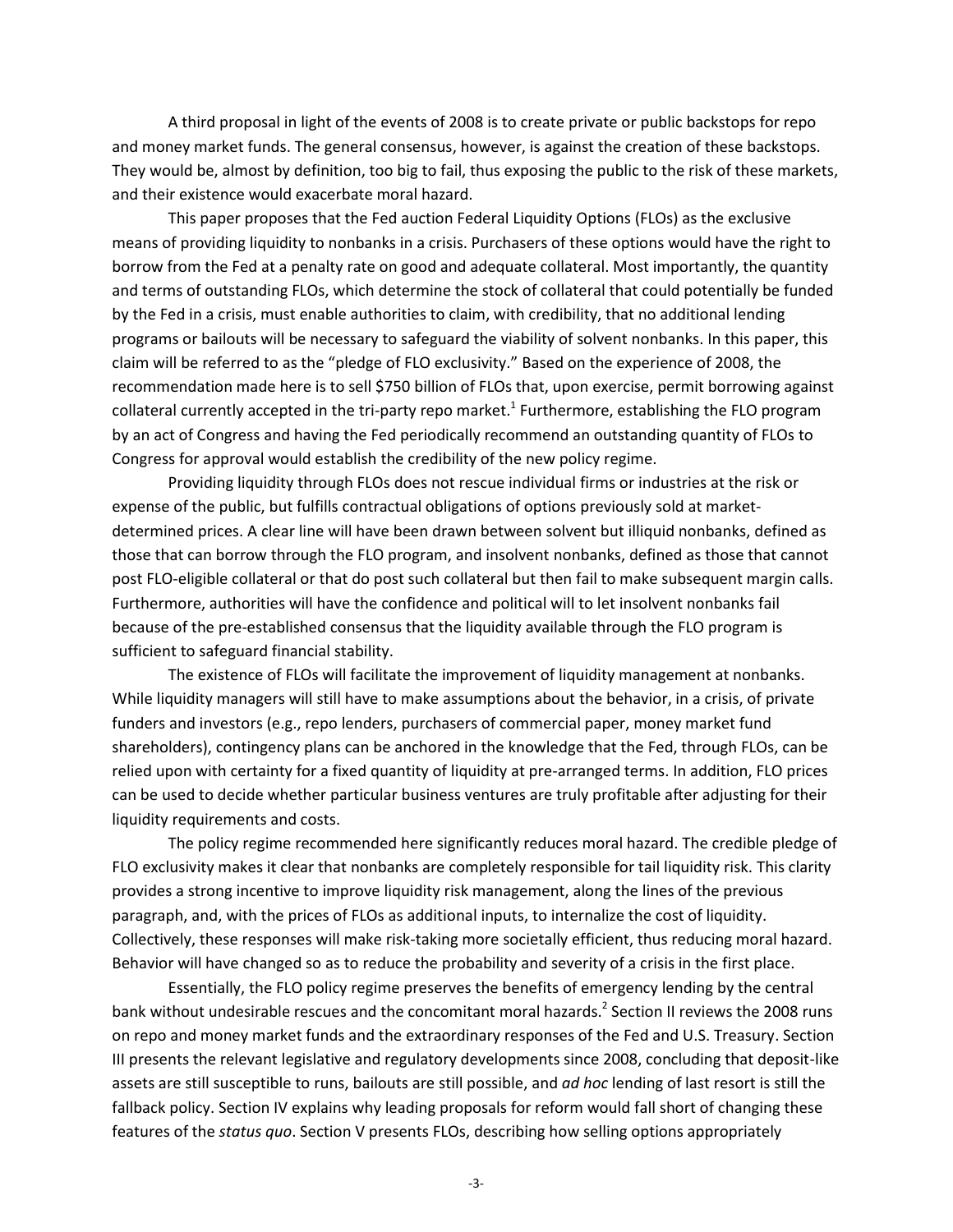constructed and issued would enable the Fed to provide sufficient liquidity to nonbanks in a crisis at minimal risk to itself and without spawning unintended consequences. Section VI concludes.

## **II. Lending of Last-Resort and Bailouts in Response to Runs on Deposit-Like Assets in 2008**

Repo and money market funds are deposit-like assets. They are like deposits because, in normal circumstances, investors can withdraw principal and interest essentially on demand.<sup>3</sup> But they are unlike deposits because they are outside the banking system, that is, outside of banking regulation and deposit insurance.

This section describes the 2008 runs on repo and money market funds and the extraordinary governmental interventions that these runs engendered. The run on repo threatened the viability of investment banks that relied on repo to fund a significant portion of their assets. The run on money market funds made it difficult to sell commercial paper, which, in turn, threatened the viability of financial firms dependent on that source of funding. In response to these threats, the Fed created facilities that essentially gave primary dealers and commercial-paper issuers access to the discount window, and the U.S. Treasury created a guaranty program for money market funds.

# a. Repo

In a run on repo, even borrowers who offer to post good collateral have trouble finding lenders. This can happen in times of financial stress for two reasons. First, lenders know that if they have to liquidate the collateral of a defaulting borrower, other secured lenders will have to do the same. This phenomenon, combined with generally turbulent market conditions, means that collateral sales may result in significantly lower proceeds than anticipated. Put another way, in stressed markets lenders become uncertain about how large haircuts need to be. Second, when markets are under stress, defaults are messy and lawsuits are likely to challenge the terms of collateral sales. In theory, repo lenders could charge a higher rate of interest to compensate for the time and expense of a potential lawsuit. In practice, however, the additional dollar revenue from any interest rate surcharge on an overnight loan is so small that repo lenders choose instead to forego lending to weaker counterparties.

# *Secured Funding through 2007 and Early 2008*

The deterioration of the housing market and the ensuing concerns about the credit quality of financial institutions made secured funding more difficult to obtain throughout 2007 and early 2008. Lenders demanded higher repo haircuts, cut back on both the quantity and length of term agreements, and decreased or refused to increase credit lines. This tightening of secured funding markets hit mortgage-related assets and illiquid assets particularly hard, but—to the surprise of many market participants at the time—also impaired the financing of the safest and most liquid asset classes.

# *March 2008: the Collapse of Bear Sterns and the Creation of the PDCF and TSLF*

In March 2008, Bear Stearns experienced a run of its secured lenders.<sup>4</sup> The Fed extended credit to save the firm from bankruptcy and, concerned that deteriorating secured funding markets might threaten other financial institutions, created the Primary Dealer Credit Facility (PDCF) and the Term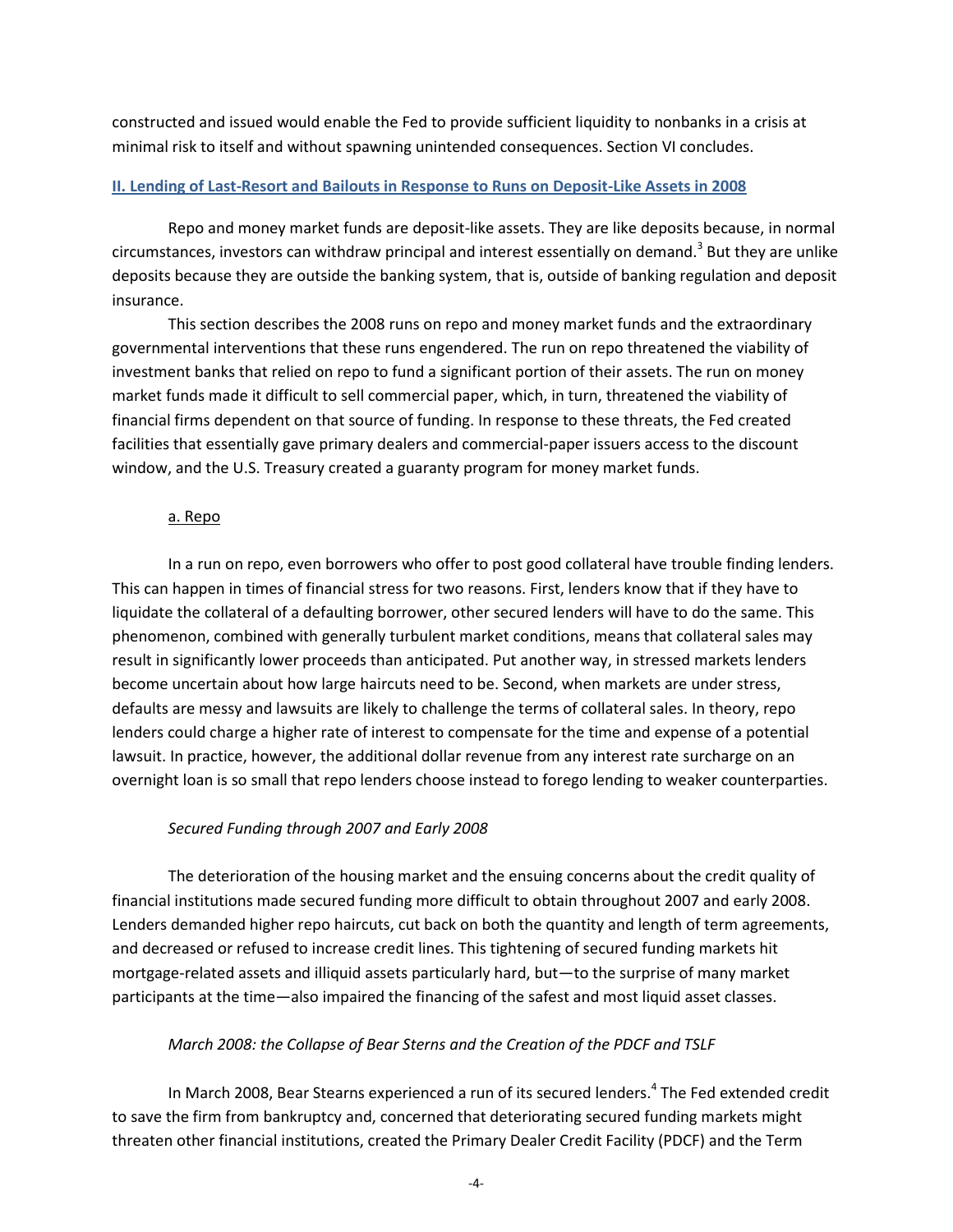Secured Lending Facility (TSLF). The PDCF created a discount window for primary dealers by enabling them to borrow from the Fed on a secured basis on a wide range of high-quality collateral.<sup>5</sup> The TSLF enabled primary dealers to post a narrower range of top-quality collateral to the Fed for 28 days in exchange for Treasuries, which, in turn, could be more easily used as collateral to raise funds from private counterparties. The pre-announced quantities of Treasuries to be loaned through the TSLF were allocated across dealers by competitive auctions.<sup>6</sup>

The PDCF was carefully designed as a lender of last resort to primary dealers, that is, to encourage its use as a temporary source of funds in a system-wide liquidity crunch but to discourage its use by any borrower as a more permanent source of funds. First, the borrowing rate was set at a penalty rate, that is, at a rate above fed funds.<sup>7</sup> Second, the Fed provided "guidance" to users of the PDCF. And third, each borrower was charged a facility usage fee that increased with the length of time the facility was used. $8$ 

Despite its design and marketing as a lender of last resort to primary dealers, the PDCF initially served as a means to bail out Bear Stearns. From March 2008 through the latter part of June, 72.5% of the facility's loans were to Bear Stearns, and, from then until the bankruptcy of Lehman Brothers, the facility was essentially unused. Viewed from another perspective, the largest combined daily draw on the PDCF before the bankruptcy of Lehman Brothers, by all primary dealers excluding Bear Stearns, was a relatively small \$13.9 billion.<sup>9</sup>

Unlike the PDCF, the TSLF became operational too late to be of much use to Bear Stearns, but was used extensively by the remaining primary dealers. From its inception until the bankruptcy of Lehman Brothers, the TSLF swapped, on average, over \$100 billion market value of collateral. Usage peaked toward the end of April at over \$160 billion.<sup>10</sup>

The TSLF, despite the fact that it never disbursed funds, should be thought of as a lender of last resort. First, the TSLF enabled primary dealers to raise funds that might not otherwise have been available to them. Second, the risk to the Fed of swapping collateral through the TSLF is very similar to the risk of any secured lending program: the Fed will incur a loss should the borrower default at the same time that the collateral suffers a significant drop in value.<sup>11</sup> Furthermore, while significantly mitigated by appropriate haircuts, risk from the TSLF is "wrong-way" risk. In a financial crisis of sufficient magnitude to break primary dealers, "flight-to-quality" trades are likely to increase the value of Treasuries the Fed has loaned relative to the value of securities it has taken as collateral.

#### *Moral Hazard from the PDCF and TSLF*

There are reasons to believe that the PDCF and TSLF, as lenders of last resort, created moral hazard by dulling the incentives of primary dealers to reduce their funding risks. From the collapse of Bear Stearns to the bankruptcy of Lehman Brothers, primary dealers reduced their repo funding by only about 8% and did not reduce the ratio of overnight to term repo funding at all.<sup>12</sup> This response was certainly in hindsight—woefully inadequate. Decision makers at primary dealers might very well have been lulled into complacency by the Fed's actions. For example, Dick Fuld, Chairman and CEO of Lehman Brothers, within days of the announcement of the PDCF and TSLF, made a statement that the "Federal Reserve's decision to create a lending facility for primary dealers and permit a broad range of investment-grade securities to serve as collateral improves the liquidity picture, and from my perspective, takes the liquidity issue for the entire industry off the table."<sup>13</sup>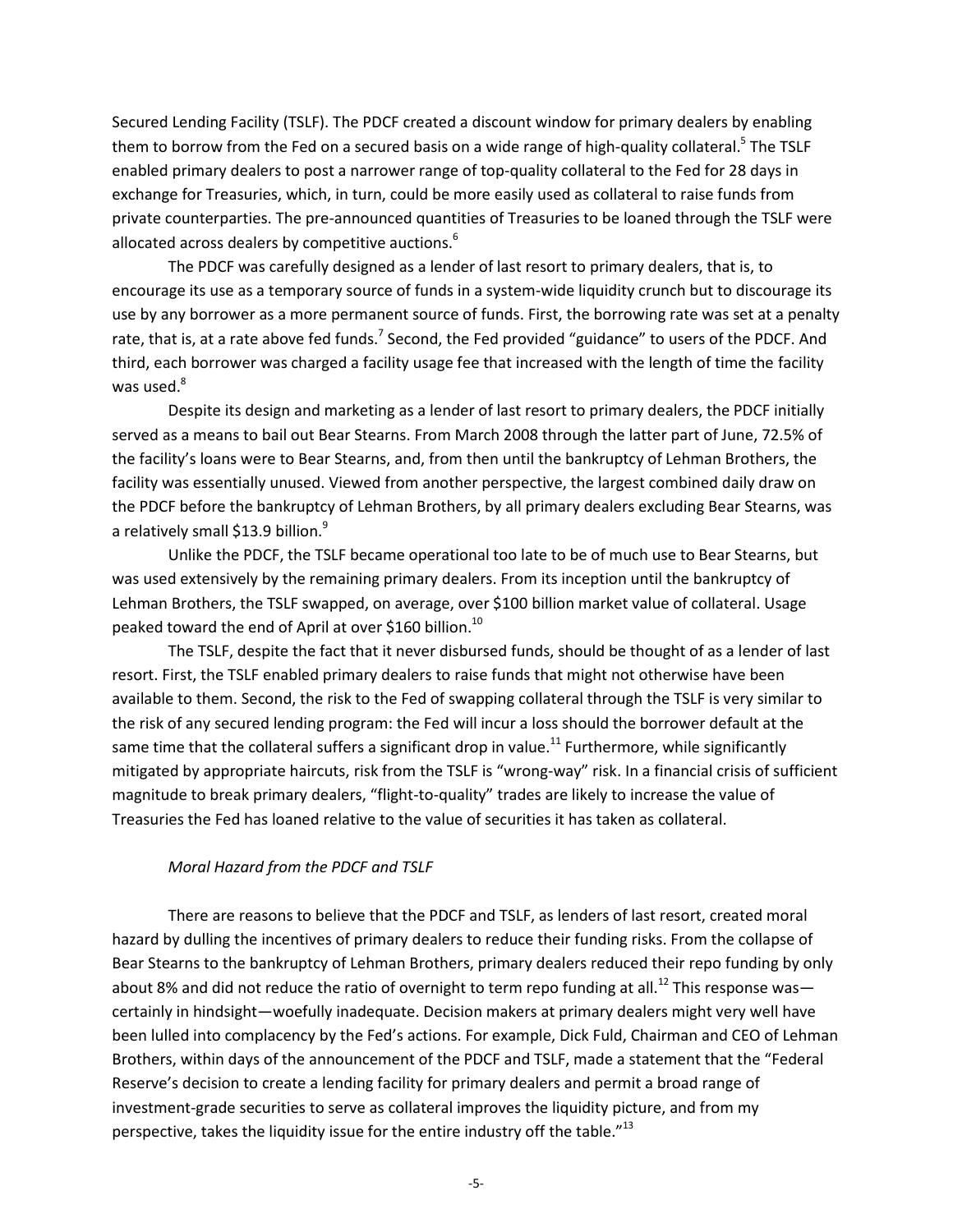#### *September 2008: the Bankruptcy of Lehman Brothers*

With Lehman Brothers on the brink of bankruptcy, the Fed was concerned yet again about the robustness of funding markets. It expanded eligible collateral for the PDCF to include any collateral eligible in the tri-party repo system, which includes non-investment grade debt securities and equities, and expanded eligible collateral for the TSLF to include investment grade debt securities.<sup>14</sup> Soon after, in the wake of Lehman Brothers' bankruptcy, both facilities fulfilled their functions as lenders of last resort to primary dealers. Borrowing from the PDCF mushroomed from zero to a peak of about \$156 billion by September 29 while collateral swaps through the TSLF jumped from their pre-Lehman average of a bit over \$100 billion to a peak of \$228 billion on September 25. Subsequently, as funding conditions normalized, PDCF borrowings fell accordingly, falling to \$79 billion by the end of October, to \$37 billion by year-end 2008, and to zero by mid-May 2009. Similarly, collateral swap volume through the TSLF, though volatile, averaged less than \$170 billion from October to the end of 2008 and then fell by roughly \$25 billion a month until essentially hitting zero in July 2009.<sup>15</sup> The PDCF and TSLF were both closed by February 1, 2010.

## b. Money Market Funds

In a run on a money market fund, investors withdraw their balances *en masse*. In a financial crisis, investors have an incentive to redeem before other investors—which is the dynamic that causes a run—for two reasons. First, a fund that has to liquidate assets quickly in order to meet redemptions, particularly in a crisis, will likely incur non-trivial liquidation costs. In other words, the proceeds from liquidating assets will fall short of amortized values and even of recently marked-to-market values of those assets. Therefore, shareholders who redeem before the liquidation receive payouts based on the relatively high, pre-liquidation values. By contrast, shareholders who redeem after liquidation bear all of the liquidation costs, including the costs incurred in the sales triggered by the early redeemers.

The second incentive to redeem early is due to the fixed net asset value (NAV) feature of money market funds. According to the rule that permits money market funds to mimic deposits, fund shares can be fixed at some value, usually \$1, despite small fluctuations in the value of the underlying portfolio, unless losses to that portfolio exceed .5%. Should that happen, the fund has to "break the buck" and revalue its shares at a lower, market-based value. Given the working of the fixed NAV structure, investors who fear that a fund's portfolio will suffer a non-trivial loss have an incentive to rush to redeem at \$1, that is, before the fund breaks the buck. Investors who are not nimble enough to redeem at \$1 have to bear the entire loss on the portfolio, including the loss on the shares redeemed before the fund broke the buck.

## *September 2008: the Reserve Primary Fund Breaks the Buck and Suspends Redemptions*

On September 16, 2008, having written off its holdings of Lehman Brothers' commercial paper, the Reserve Primary Fund valued its fund shares at 97 cents on the dollar and suspended redemptions.<sup>16</sup> The shock of a money market fund breaking the buck and suspending redemptions because of losses on commercial paper, combined with broader manifestations of financial stress at the time, precipitated a general run on prime money market funds. (Prime funds invest predominantly in non-government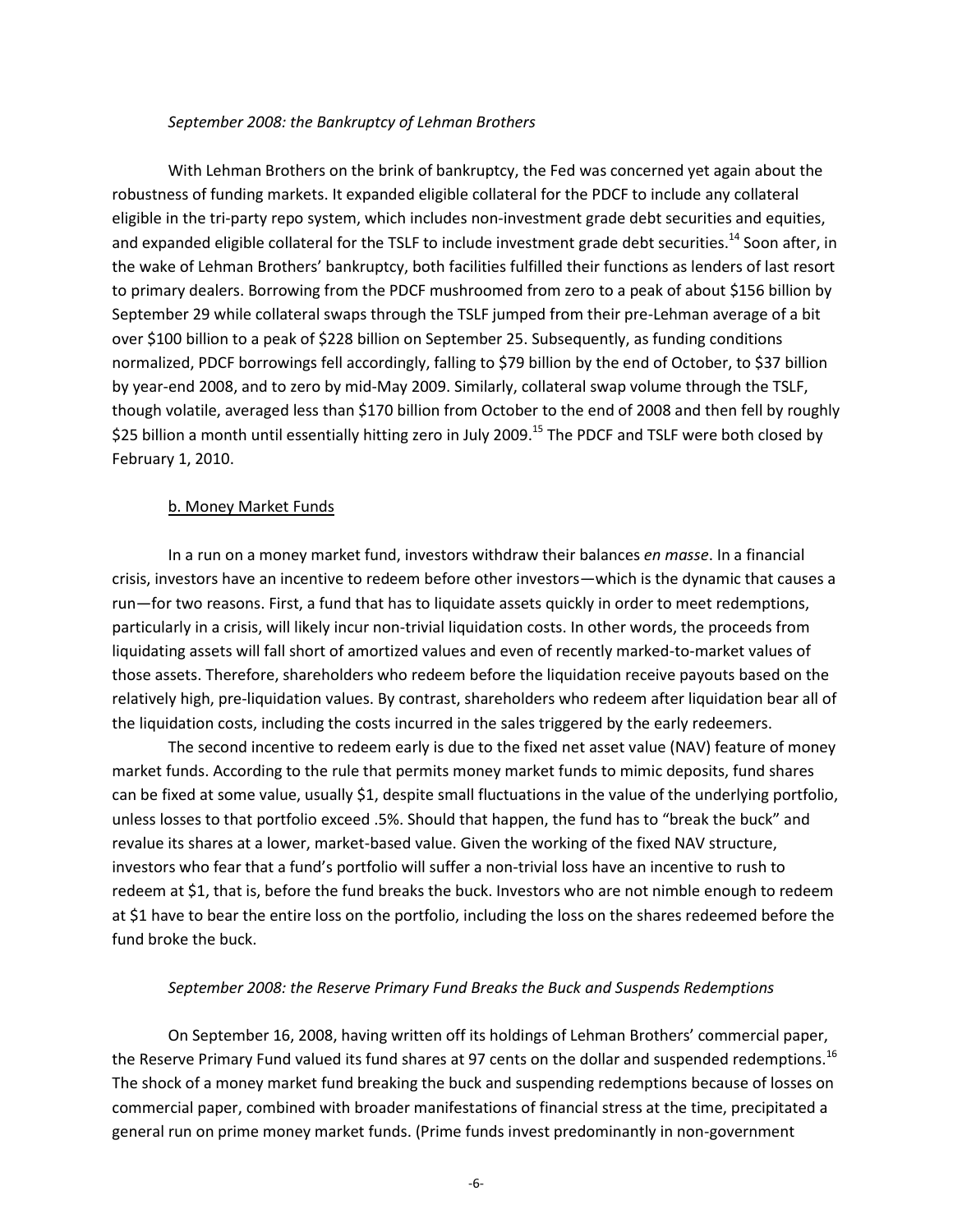securities.) Over the four weeks from September 10 to October 8, balances in these funds fell from \$2.15 trillion to \$1.70 trillion, i.e., by \$450 billion or 21%. This drop was massive relative to weekly balance fluctuations at a standard deviation of about \$20 billion per week.<sup>17</sup> Furthermore, had many sponsors not elected to support their respective money market funds throughout this period, and had the U.S. Treasury not intervened in the manner described below, many funds other than the Reserve Primary Fund might have broken the buck and the drop in the industry's balances might have been even more severe.<sup>18</sup>

Since money market funds are significant investors in the commercial paper market—they held about 37% of all commercial paper outstanding at the end of June  $2008^{19}$ —the run just described dramatically reduced the extent to which proceeds from maturing commercial paper were rolled into newly issued paper. In fact, total commercial paper outstanding fell from \$1.76 trillion as of September 10 to a low of \$1.43 trillion by October 22, a drop of \$330 billion or about 19% over that six-week period. In addition, the increasing risk aversion of money fund managers and other investors reduced the maturities at which issuers could sell commercial paper. The percentage of paper issued with maturities from 1 to 4 days, for example, increased from an average of about 65% in the month before the bankruptcy of Lehman Brothers to over 80% in the month after the bankruptcy.<sup>20</sup>

# *The Guaranty Program for Money Market Funds and the CPFF*

The difficulties of rolling commercial paper borrowing in the wake of the run on prime money market funds raised concerns that solvent and otherwise viable entities would fail. Vulnerable borrowers included issuers of asset-backed securities, funding corporations (i.e., subsidiaries that borrow on behalf of financial entities), finance companies (which lend to businesses and individuals), and others. Note that nonfinancial borrowers were less of a concern at the time, constituting only 11% of the commercial paper market in 2008<sup>21</sup> and only 6% of the fall in outstanding volume in the month following the bankruptcy of Lehman Brothers.<sup>22</sup> In any case, in an effort to alleviate the liquidity pressures in the market, the U.S. Treasury and Federal Reserve took several unprecedented actions.

On September 19, 2008, the U.S. Treasury announced its Guaranty Program for Money Market Funds. In exchange for a fee of 1 or 1.5 basis points per quarter (depending on NAV), money market funds participating in the program would have their balances as of September 19 guaranteed for one year by the \$50 billion in the Treasury's Exchange Stabilization Fund.<sup>23</sup> Given the "virtually 100 percent market participation" of funds in the guaranty program, including government-only funds, $^{24}$  it is hard to argue that this was not a rescue or bailout of money market fund investors and fund managers. As it turned out, of course, the Treasury collected \$1.2 billion in fees from the program without incurring any losses.<sup>25</sup>

While the Treasury's guaranty program addressed the run on money market funds, the Fed's Commercial Paper Funding Facility (CPFF) addressed the resulting contraction of credit in the commercial paper market. The CPFF essentially created a discount window for issuers to sell threemonth commercial paper to the Fed, whether or not they were banks. The CPFF was carefully designed to protect the Fed from losses and to discourage use of the facility except during a systemic liquidity event.<sup>26</sup>

As to protecting the Fed from losses, the CPFF accepted only the highest-rated commercial paper. Furthermore, the interest and fees earned from the loans were substantial and were expected to

-7-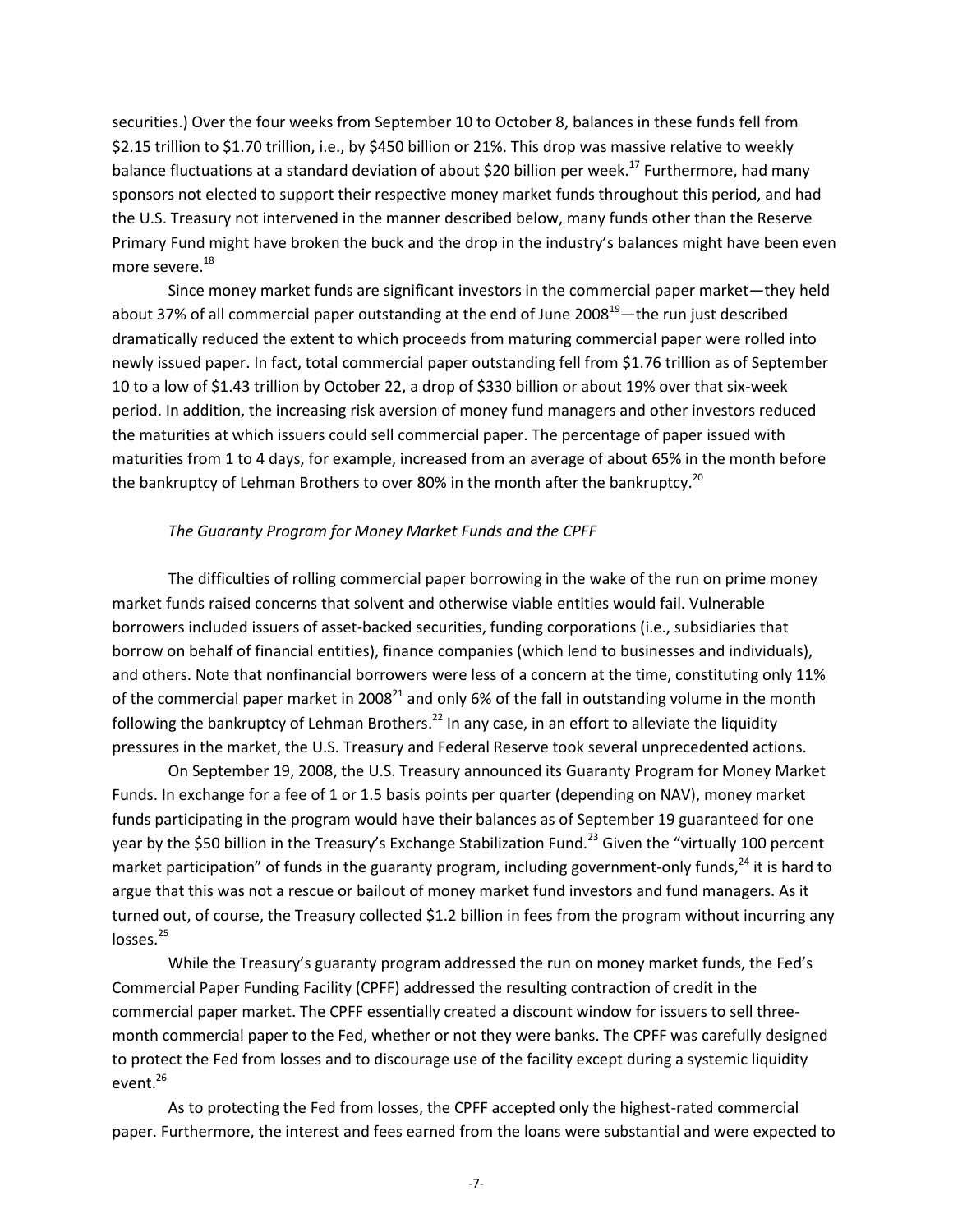more than compensate for any defaults. As it turned out, this expectation was fulfilled *ex post*: by the time the last loan of the facility matured, the CPFF had earned approximately \$5 billion.<sup>27</sup>

With respect to reserving the facility for lending of last resort, the following rules were applied. One, the maximum any issuer could borrow was the maximum amount of commercial paper it had outstanding from January 1 to August 31, 2008. This prevented the Fed from buying new commercial paper issued specifically to take opportunistic advantage of the CPFF's terms in the context of prevailing market conditions. Two, the fee of 10 basis points, the interest rate of OIS plus 200 basis points for unsecured paper, and the rate of OIS plus 300 basis points for asset-backed commercial paper, <sup>28</sup> were set at a premium relative to those that would prevail in normal market conditions. These fees and rates were to ensure that using the facility would be attractive only during liquidity events.

Like the PDCF and the TSLF in the aftermath of the bankruptcy of Lehman Brothers, the CPFF fulfilled its function as a lender of last resort in that usage skyrocketed during the worst of the crisis and gradually abated thereafter. In the first week of operation, volume rose to \$226 billion. Usage continued to rise, peaking at close to \$350 billion on January 23, 2009, before declining gradually to nearly zero by the end of 2009. The CPFF closed on February 1, 2010.

The flip-side of the success of the CPFF, of course, is the unknown extent to which its launch and operation has made issuers of commercial paper overly secure about their ability to weather the next crisis. This potential dulling of incentives to control funding risk may, in aggregate, have made the financial system more vulnerable to future liquidity events.

## **III. Post-Crisis Legislation and Rule-Making**

The previous section related that deposit-like assets experienced runs that posed threats to systemic stability and that authorities reacted with a combination of liquidity facilities and bailouts. This section begins with the legislative and regulatory responses to this facet of the financial crisis. As will become clear, the vulnerability of the financial system to runs on deposit-like assets has not been addressed; bailouts, while outlawed in theory, are most probably not extinct; lending of last resort to nonbanks is still the fallback policy in a crisis; and, given the implicit safety nets, moral hazard remains a problem.

#### a. Dodd-Frank

In response to the events described in the previous section, the Dodd-Frank law takes the following, multi-pronged approach.

First, rely on improved regulatory oversight and on new resolution authorities to reduce the likelihood of catastrophic firm failures and to contain the fallout of failures that do occur. This paper, however, implicitly assumes that new oversight and resolution powers will not succeed in eliminating all future firm failures and runs on deposit-like assets. The recent collapse of MF Global certainly supports skepticism with respect to the ability of regulators to foresee, let alone prevent, all failures.

Second, outlaw bailouts of nonbanks. While Dodd-Frank does purport to do this, this subsection argues that there are several ways in which bailouts of nonbanks can still legally occur. It is also not inconceivable that authorities will bend the law should a future crisis threaten to overwhelm existing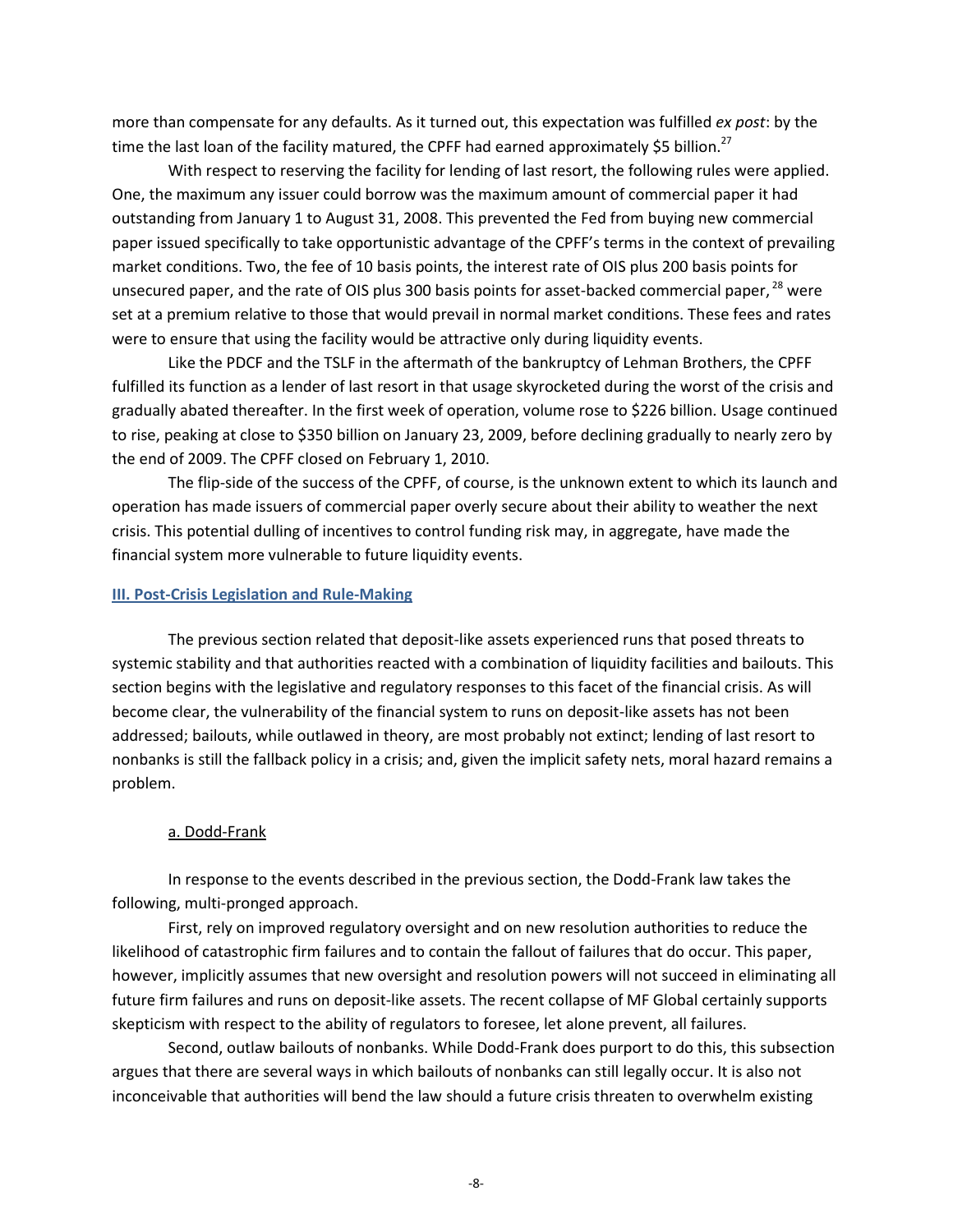safeguards. In any case, moral hazard problems remain to the extent that bailouts are thought to have been kept as part of the government's toolkit.

Third, make the Fed more politically accountable for any broad-based, lender-of-last-resort facilities for nonbanks. This part of Dodd-Frank enshrines the transfer of risk from nonbanks to the public in a crisis and solidifies a concomitant amount of moral hazard.

#### *The Outlawing of Bailouts is far from Foolproof*

In lending to primary dealers and to nonbank issuers of commercial paper, that is, in expanding its lending beyond banks, the Fed relied on Section 13(3) of the Federal Reserve Act, which gave it authority to extend credit to "individuals, partnerships, and corporations" in "unusual and exigent circumstances." Dodd-Frank—more in response to the Fed's bail out of Bear Stearns and AIG through the Maiden Lane facilities than in response to the liquidity programs described in the previous section limited this authority by amending Section 13(3). <sup>29</sup> The revised law allows emergency lending by the Fed to "participants in any program or facility with broad-based eligibility," specifically requiring that such lending be designed to provide liquidity to the financial system and not to prop up a particular firm in distress. The Fed is also required to obtain prior approval for such programs or facilities from the Secretary of the Treasury; to collateralize loans in order to protect taxpayers from loss; to make various reports to members of Congress and the public about the terms of the loans extended and about the borrowers; and to terminate emergency programs or facilities in a timely and orderly fashion.

While Dodd-Frank does explicitly outlaw Fed bailouts of individual nonbanks, there remain two important loopholes. First, a program with broad-based eligibility can, in practice, be used mostly by one institution. As discussed in the previous section, the PDCF was structured with broad-based eligibility but, in March 2008, was used mostly by Bear Stearns. Second, the Fed can allow a nonbank to become a bank holding company, as in the cases of Goldman Sachs and Morgan Stanley in 2008, and then provide liquidity to that new bank. The size of this loophole, however, is limited by the quality of collateral that is required to transfer liquidity from a bank holding company to its nonbank subsidiaries.

Bailouts are also outlawed in theory, but perhaps not in practice, in the Dodd-Frank liquidation authority. In theory, the FDIC will wind down a systemically important institution in an orderly manner without cost to the taxpayer. Any required funds are to be advanced by the Treasury and then eventually recovered from creditors and, if necessary, from other large and systemically important financial institutions by means of *ex post* assessments. Controlling the costs of winding down a complex financial institution in the midst of a crisis, however, is far from easy. And levying assessments on other systemically important financial institutions in the midst of a crisis also seems problematic. Therefore, it is by no means certain that it will be feasible for the FDIC to liquidate a large financial firm in a crisis without a bailout. $30$ 

#### *The Use of Ad Hoc, Nonbank Liquidity Facilities in a Crisis is Essentially Preserved*

With respect to the Fed's using facilities in the next crisis similar to those used in 2008, namely, the TSLF, the PDCF, and the CPFF, Dodd-Frank imposes only relatively minor hurdles. First, obtaining the prior approval of the Secretary of the Treasury could, at least in theory, slow down and politicize the process. On the other hand, since the Department of the Treasury and the Fed seem to have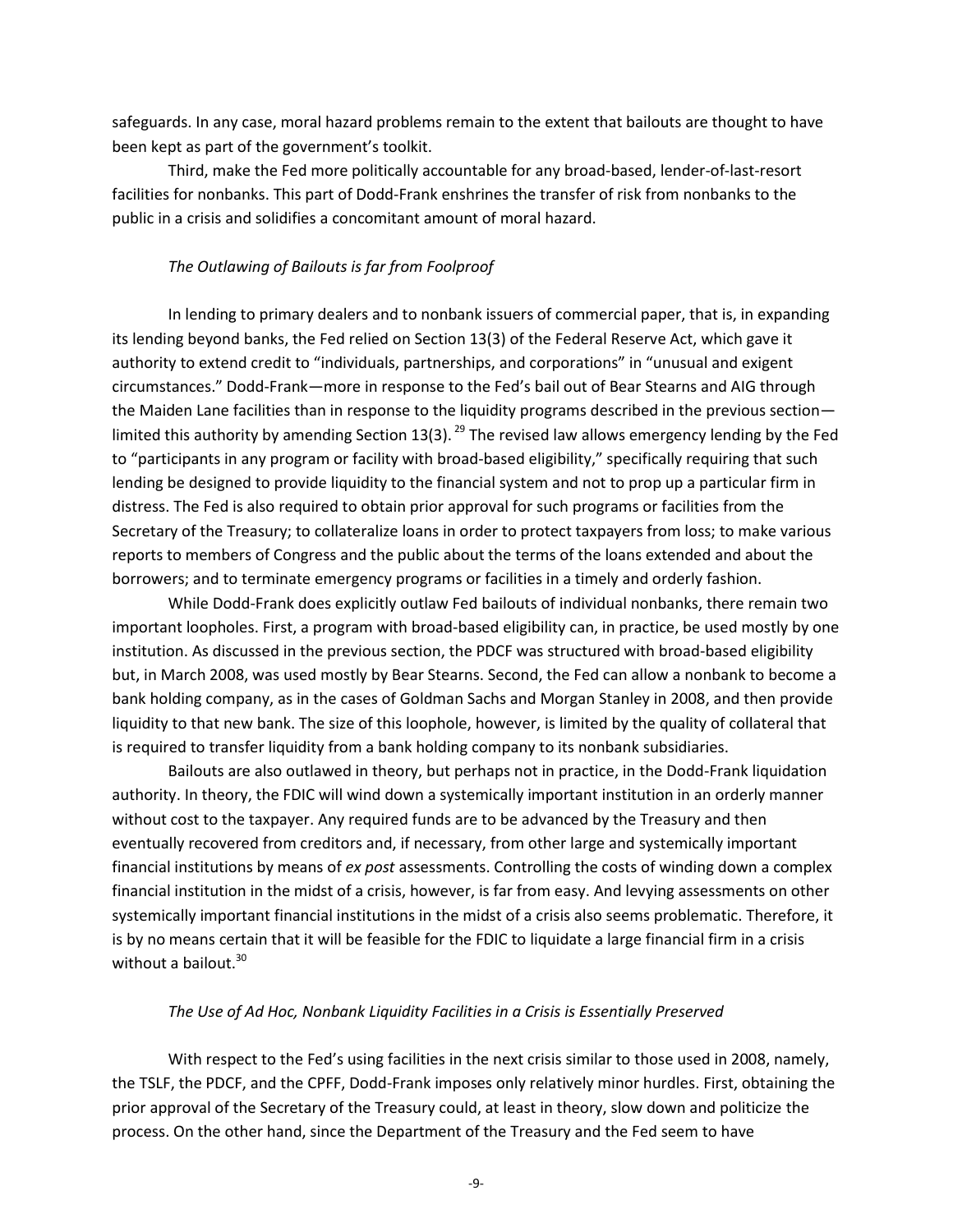coordinated very closely during the crisis of 2007-2009, and specifically in the creation of these facilities, $31$  the prior approval requirement Dodd-Frank may not prove much of a hurdle in practice.

A second minor hurdle to using nonbank liquidity facilities in the next crisis is the set of Dodd-Frank reporting requirements. The fear of reporting requirements in this context is that solvent financial institutions will shy away from using a facility if borrowings are made public and can be interpreted as evidence of weakness. This dynamic would thwart the policy goals of having institutions use a facility to shore up confidence in the system as a whole and of avoiding mishaps with systemic consequences. Since the specific provisions of Dodd-Frank are quite sensitive to this issue, however, it is likely that officials will ensure that reporting requirements do not impede the provision of liquidity in a crisis.

# b. Emergency Economic Stabilization Act of 2008

This act explicitly prohibits the Treasury from using the exchange stabilization fund to guarantee money market funds, as was done in September 2008. With this change it is unlikely that the Treasury could forestall future runs on money market funds. As discussed in the previous subsection, however, the Fed could still act in a crisis by providing liquidity to the funds or to issuers of commercial paper.

# c. SEC Money Market Fund Rule Changes

In a response to the run on money market funds in 2008, the SEC changed and added rules governing industry practices.<sup>32</sup>

First, rule 2a-7 was changed in several ways to reduce allowable interest rate risk and credit risk, to increase the fraction of assets held in highly-liquid securities, and to improve risk and liquidity management practices.<sup>33</sup> These changes will most likely reduce the market risk of money market funds and increase their capacity to meet redemptions. The systemic effects of some of the changes, however, are hard to predict. Reducing weighted-average maturities of fund portfolios, for example, might force borrowers into shorter-term financing and increase their funding risk.

Second, rule 30b1-7 was added to increase the transparency of fund holdings through various reporting requirements. This rule will reduce the number and extent of surprise announcements that can trigger runs.

Third, rule 22e-3 was added to allow a fund that has irrevocably decided to liquidate assets to suspend redemptions and postpone the payment of proceeds. This rule will enable funds already in liquidation mode to dispose of their assets in a relatively orderly manner and with less market disruption. It is possible, however, that making it easier to suspend redemptions could increase the likelihood of a run as investors take preemptive action in fear or anticipation of those redemptions.<sup>34</sup> In fact, given the attraction of the deposit-like liquidity of money market funds, the fact that the Reserve Primary Fund suspended redemptions might have been a bigger factor in the subsequent run on prime funds than its having broken the buck. In the words of one analysis, "Losses, of course, are undesired but a suspension of redemptions is intolerable."<sup>35</sup>

While this collection of SEC rule changes may succeed in reducing the likelihood of runs, it is generally accepted that the risk of runs has not been eliminated and that the fallout from runs has not been contained.<sup>36</sup> Most obviously, so long as funds are taking any risk there is always a chance of losses and of fallout that engulfs borrowers like commercial paper issuers. Less obviously, constraining the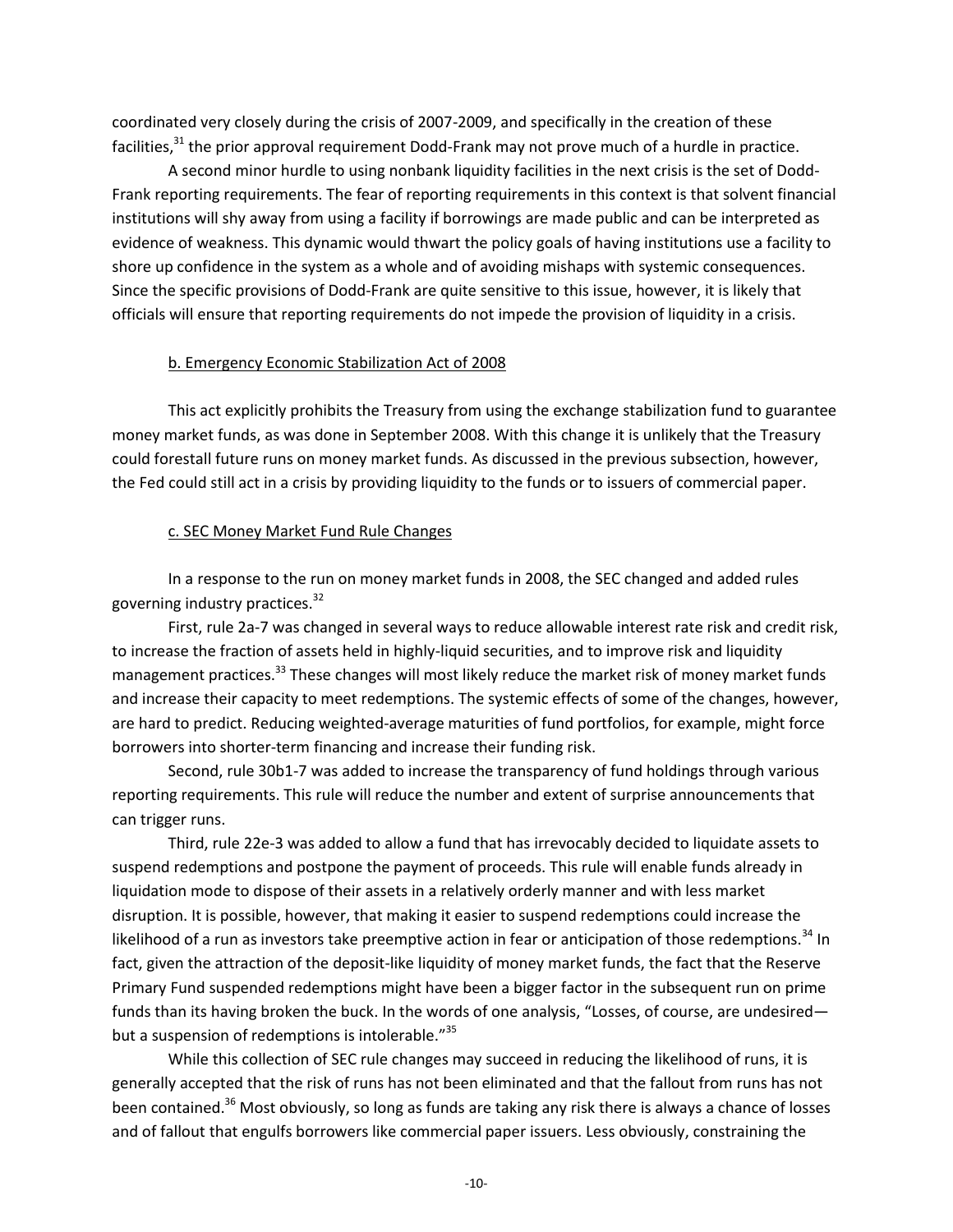market and liquidity risk of money market funds will reduce their returns and ultimately cause at least some of the demand for deposit-like assets to shift away from these funds toward less-regulated existing or newly-created alternatives in the United States or abroad. The next section will elaborate on this idea. In any case, despite the SEC rule changes, authorities may still need to resort to bailouts or lender-of-last-resort facilities and, consequently, moral hazard is still a problem in the money market fund and commercial paper markets.

## **IV. Proposals Under Consideration**

This section discusses various proposals for reform of the market for deposit-like assets. One set of proposals calls for the creation of back-up facilities for money market funds and, separately, for the tri-party repo system. A second set of proposals looks to change the structure of money market funds so as to make them less vulnerable to runs. The major candidates here are switching from a fixed to a floating NAV, requiring a liquidity buffer or subordinated class of shares, or imposing bank-like regulation and deposit insurance.

The proposals with respect to restructuring money market funds will be addressed individually below, but the general approach is somewhat myopic. One, a widespread and sudden refusal to roll over commercial paper, even in the absence of a run on money market funds, can cause significant systemic stress. Two, if existing forms of deposit-like assets are made less attractive, investors will migrate to alternative deposit-like assets, whether existing or newly created and whether in the United States or abroad. Consequently, the instabilities of today's money market funds could simply migrate to other financial vehicles. Since the contention that regulation cannot dramatically change the structure of money market funds without spawning new products and new systemic risks is important for the arguments of this paper, the next several paragraphs elaborate on this point.

## *The Strong Demand for Deposit-Like Assets Limits the Effectiveness of Regulating their Form*

Pozsar (2011) describes institutional cash pools (i.e., large, centrally managed, short-term cash balances of nonfinancial corporations, asset managers, securities lenders, insurance companies, pension funds, and others) and then makes the case that their global demand for U.S.-dollar denominated, safe, and liquid assets very much exceeds the direct supply of such assets. First, survey data supports this characterization of demand, with stated investment objectives, in order of importance, being safety of principal, liquidity, and yield. Second, a conservative estimate of the total size of these cash pools in 2010 is \$3.4 trillion, with the size of individual pools varying from \$1 billion to over \$100 billion. Third, the direct supply of suitable assets is significantly smaller than this demand. To clarify this conclusion, begin with the banking system. Each cash pool has access to, at the very most, \$1.625 billion of insured deposits—\$250,000 per bank at the approximately 6,500 banks in the United States—which calculation neglects the impracticalities of spreading cash across a very large number of banks. At the same time, holding large, uninsured deposits at the relatively small number of existing large banks is not considered prudent with respect to the objective of safety of principal.<sup>37</sup> Hence, cash pools might consider shortterm, government-guaranteed securities. However, while there were \$3.1 trillion of short-term Treasuries and Agencies outstanding in 2010, these assets are also in substantial demand by foreign official entities, state and local government investment pools in the United States, and others.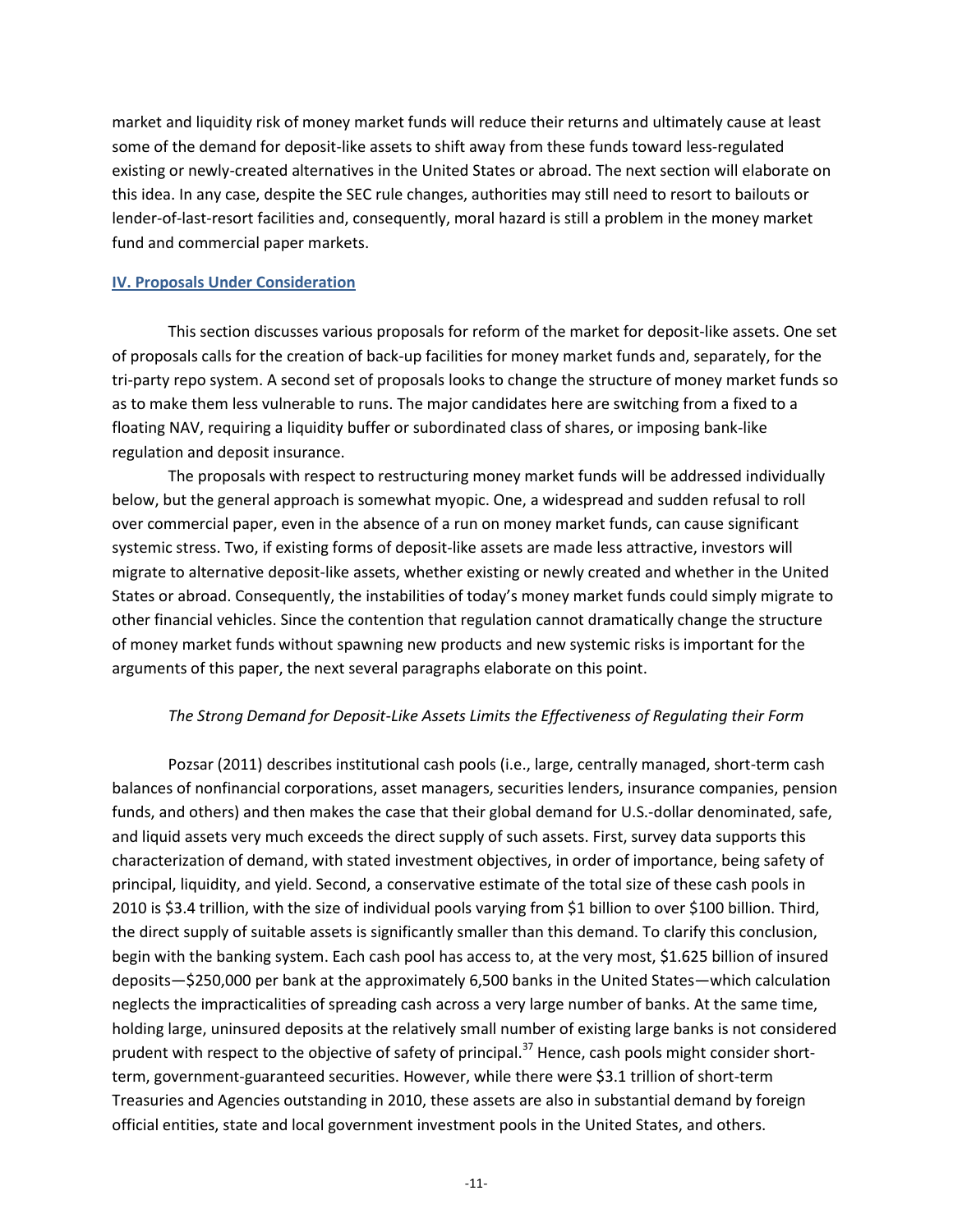The critical role of money market funds in the financial system emerges clearly from the analysis of Pozsar (2011). By creating deposit-like assets from diversified portfolios of short-term assets including more than just deposits and short-term Treasuries and Agencies—money market funds have become an indispensable supply of suitable indirect or intermediated assets for institutional cash pools.<sup>38</sup> Furthermore, money market funds are widely perceived by these pools as superior to uninsured deposits: i) the security of uninsured deposits is highly opaque, while money market fund shares are secured by a portfolio of assets in a very transparent way; ii) the credit risk in money market fund portfolios is diversified and professionally managed; and iii) despite being outside the banking system, some holdings of money market funds are guaranteed by banks through commercial paper credit lines and letters of credit. In any case, reducing the attractiveness of money market funds to institutional cash pools will almost certainly result in a rush to satisfy this demand in other ways, including "less regulated or unregulated cash management vehicles, such as offshore money market funds, enhanced cash funds, and other stable value vehicles..."<sup>39</sup>

# a. Proposals to Create Backstops for Repo and Money Market Funds

There have been calls for backstops in both the repo<sup>40</sup> and money market fund<sup>41</sup> markets. Some of the calls are for industry-funded entities—without or with access to the discount window—and some are for government-backed entities, although it is widely believed that any private backstop of either of these markets would, almost by definition, be too big to fail and implicitly backed by the government. These proposals have not gained traction for fear of exposing the taxpayer to the costs of future bailouts and of creating moral hazard.<sup>42</sup>

# b. Proposals to Change the Structure and Regulation of Money Market Funds

There have been two broad categories of proposals to reform money market funds. First, move money market funds from fixed to floating NAV accounting.<sup>43</sup> Second, make the regulation of money market funds more closely resemble the regulation of banks.<sup>44</sup>

# *Fixed to Floating NAV*

Proposals that money market funds convert from fixed to floating NAV rely on the observation that, as discussed in Section II, the fixed NAV structure of money market funds contributes to runs. It does not follow logically, however, that moving to a floating NAV will eliminate runs nor does empirical observation support that contention. First, over the course of the crisis, floating NAV funds in both the United States<sup>45</sup> and in Europe<sup>46</sup> experienced runs. Second, repo experienced runs, as described in Section II, even though collateral is marked-to-market.

Supporters of a floating NAV would defend the policy change as reducing the frequency and severity of runs even if it does not eliminate such runs. The problem here is that managers and investors in money market funds—as represented by comment letters to the SEC on the topic and an industry working group report<sup>47</sup>—are apoplectic at the prospect. Their consensus is that the fixed NAV feature, which makes money market accounts so much like deposits, is the *raison d'être* of the industry.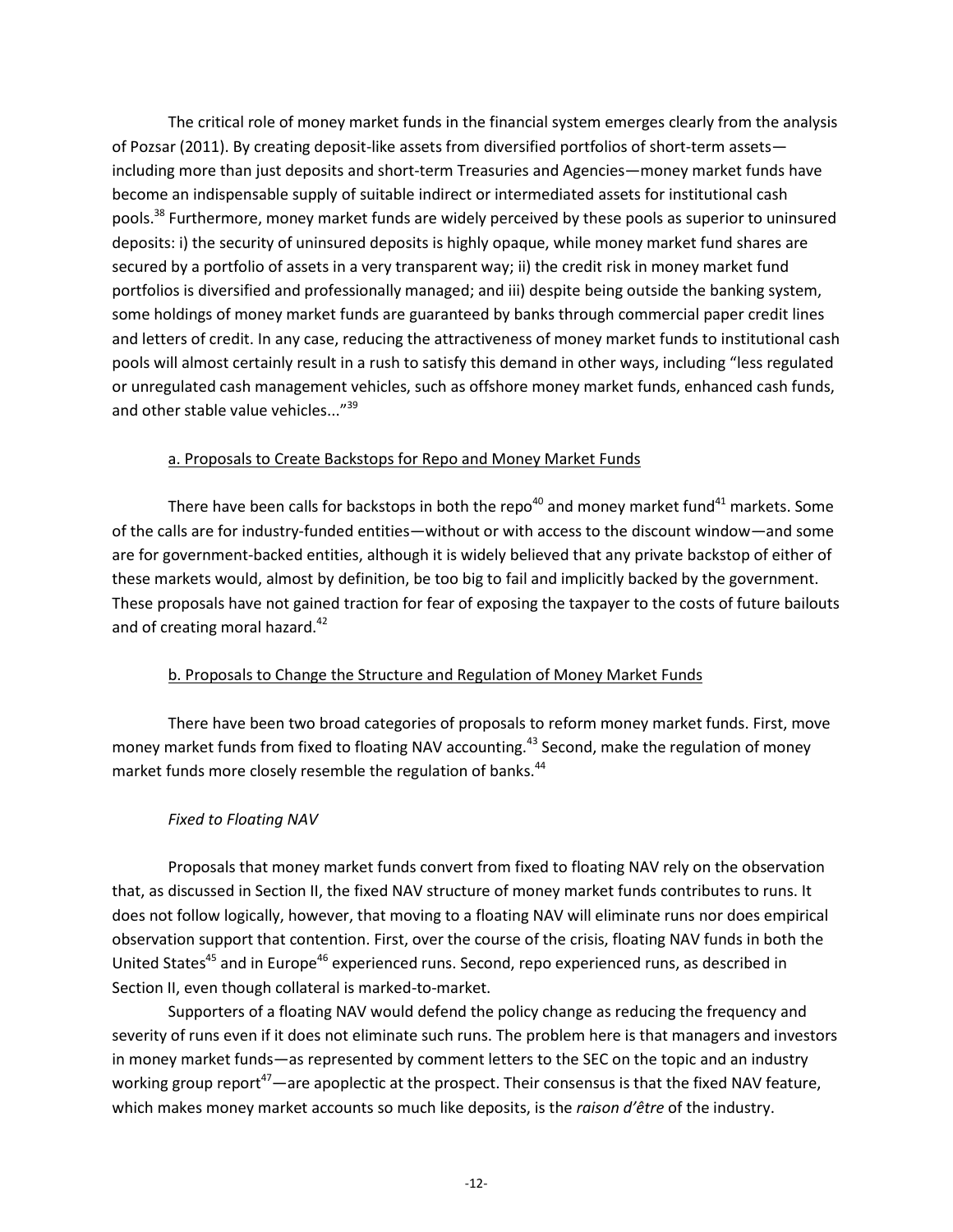According to this view, investors demand these nonbank accounts, both to earn a higher rate of return at an acceptable increment of risk and to diversify away from individual and collective bank credits.

The proponents of a floating NAV might persist, even if investors and managers are correct that the product and industry would no longer be viable. The argument here would be that the systemic dangers of runs outweigh the intermediation benefits of the industry, that is, the transformation of short-term funding to borrowers into deposit-like assets for investors. As discussed at the start of the section, however, given the enormous demand for deposit-like assets, rule changes that make money market funds less attractive will only succeed in transferring their systemic risks to alternative products.

## *Regulate Money Market Funds More Like Banks*

The second group of proposals in response to runs on money market funds starts from the premise that these funds really offer deposits and, therefore, should be incorporated into the current banking system. At the very least, this line of thought implies that money market funds should be required to establish liquidity buffers, subordinated shares, or reserve requirements so as to safeguard their deposit-like liabilities. At the other extreme, this line of thought implies that money market funds as entities should be reconstituted as banks, enjoying deposit insurance but subject to the full panoply of banking regulation.

One problem with imposing reserve or capital requirements against money market funds is that the determination of such requirements would be extremely difficult: money market fund portfolios suffer losses in value only in hard-to-quantify, extreme tail events. But even if sufficiently accurate reserve or capital requirements could be determined, the cost of funding such reserves or attracting such capital would be extremely high: providing such capital essentially writes a very out-of-the-money option on an economically disastrous scenario, which is known to require a high risk premium. In the context of a business that currently earns very narrow spreads, particularly in the current low-rate environment, this cost of capital could easily be crippling.<sup>48</sup> And, of course, even if money market funds remained viable after incurring capital costs, there is still some chance of a loss and some chance of a run. Therefore, a policy response to the resulting systemic risk, even if diminished, still has to be devised.

The more extreme proposal that money market fund accounts should be treated in law exactly as deposits, so that money market funds have to become banks, is not necessarily a step in the right direction. Satisfaction with current systems of insured deposits and bank regulation is not so overwhelming as to call for its expansion to all deposit-like assets. More specifically, reluctance to expand deposit insurance dramatically stems from concerns over several matters: the difficulties of charging appropriately for deposit insurance; the resulting risks to the taxpayer; moral hazard;<sup>49</sup> the growing size and concentration of the banking industry at least in part due to the ability of large banks to continue attracting deposits; and the extent to which banks have failed despite the regulatory system in place. According to one commentator, "holding out the banking system as the model for regulation… is a little perverse… [T]he number of failures and the amount that's been lost in banks just in the last few years vastly outpaces the experience over the last 40 years in money market mutual funds."<sup>50</sup>

Returning once again to the discussion at the start of this section, the broader problem with making money market funds more like banks is that alternative, more attractive forms of deposit-like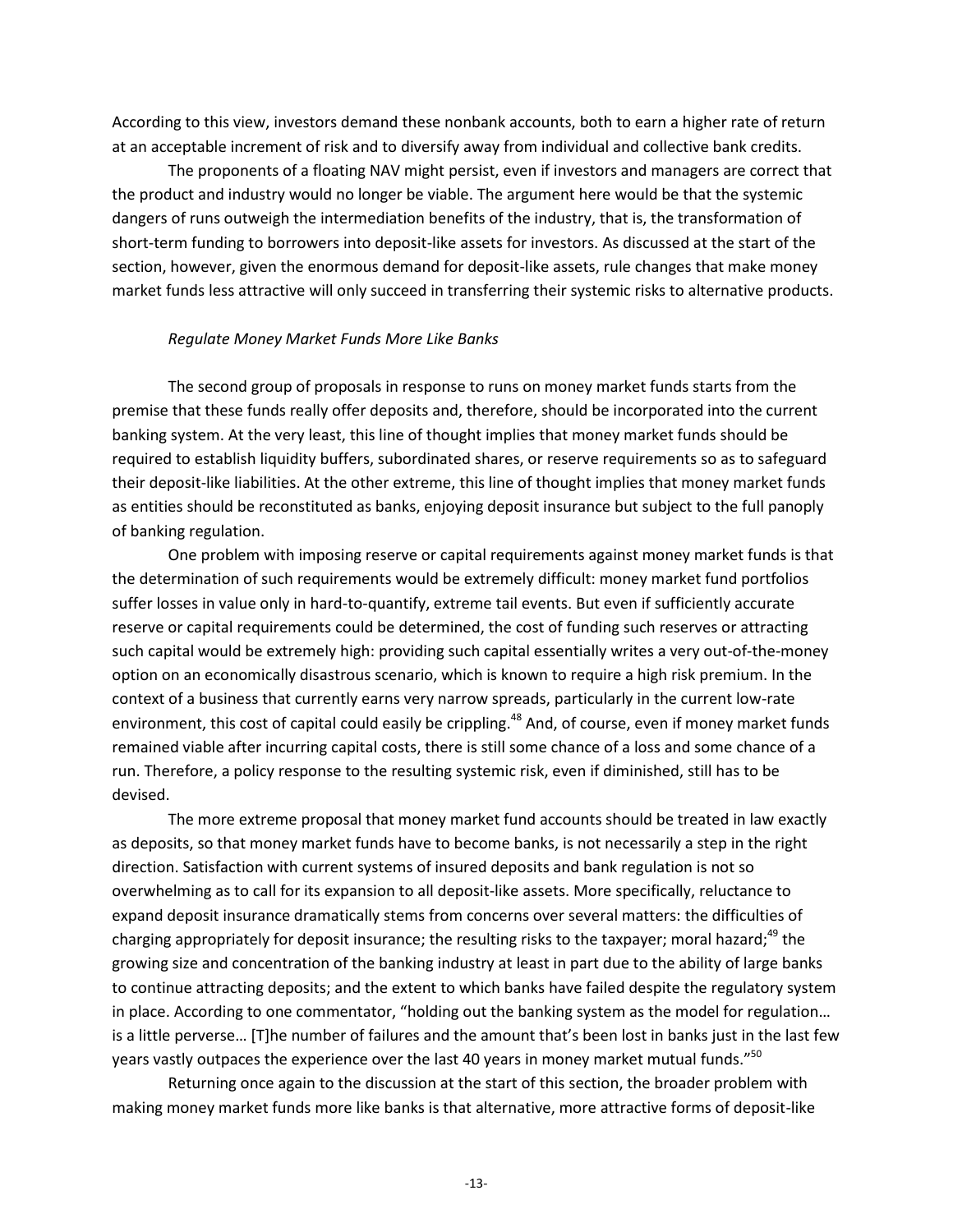assets will emerge outside of bank-like regulation. As a result, these proposals will ultimately succeed only in shuffling systemic risk from money market funds to these alternative financial vehicles.

## **V. Federal Liquidity Options (FLOs)**

Sections II and III showed that deposit-like assets are still subject to runs and that the fallback policy for containing the resulting fallout is still lending of last resort and possibly bailouts. This state of affairs is unsatisfactory for two reasons. First, the standing policy in a crisis should not be the rescue of nonbanks at the risk or expense of the public. Second, general awareness of this broad safety net creates moral hazard that increases the likelihood and severity of future crises.

As an alternative to the *status quo*, this paper proposes that the Fed auction Federal Liquidity Options (FLOs) as the exclusive means of providing liquidity to nonbanks in a crisis. The advantages of the proposal, as described in this section, are the following. One, the FLO program will be a pre-crisis sale of liquidity options at auction-determined prices, not an *ex post* rescue of nonbanks. Two, the FLO program will, by construction, be widely accepted as an appropriate and sufficient response to the illiquidity of nonbanks in a financial crisis, thus relieving the pressure for extraordinary and *ad hoc* rescues and bailouts. Third, since the pledge of FLO exclusivity will be credible, moral hazard will be minimized. Fourth, the ability of relatively small institutions to buy FLOs counters the too-big-to-fail advantage of the largest market participants in the current policy regime.

Section 13(3) of the Federal Reserve Act, as amended by Dodd-Frank, allows the Fed to provide liquidity to any participant in a broad-based facility in "unusual and exigent" circumstances. Since the proposal here calls for the Fed to sell liquidity options on a regular basis and to honor their exercise at the discretion of the buyer, the FLO program probably requires an act of Congress, although it is certainly not the purpose of this paper to make that determination. Given the objectives of the program, however, Congressional approval should be sought. Building credibility around the pledge of FLO exclusivity is best achieved through a broad and public debate about that pledge and its consequences.

Subsection a. describes the terms of a FLO and how they achieve the program's policy objectives without exposing the Fed to unnecessary risk or spawning unintended consequences. Subsection b. describes the appeal of FLOs and their likely use by financial institutions to manage liquidity risk. Subsection c. discusses the issuance of FLOs in the context of the program's policy objectives. Subsection d. presents a supplementary program through which the Fed can sell some of its risk from FLOs to private investors.

## a. Terms of a FLO

Purchasing a FLO gives the holder the right to borrow money from the Fed on a secured basis at a predetermined rate and under prearranged collateral terms. Table 1 presents a sample FLO term sheet.

The FLO in Table 1 would be auctioned by the Fed on January 1, 2012. It gives the holder the right for one year, starting on April 1, 2012, to borrow up to \$100 million from the Fed for 90 days on collateral eligible for tri-party repo, with some diversification requirements. The precise definition of a diversified portfolio would be part of the contract.<sup>51</sup> Note that the one-year exercise period and the 90day loan term makes this a "1y90d" FLO. $52$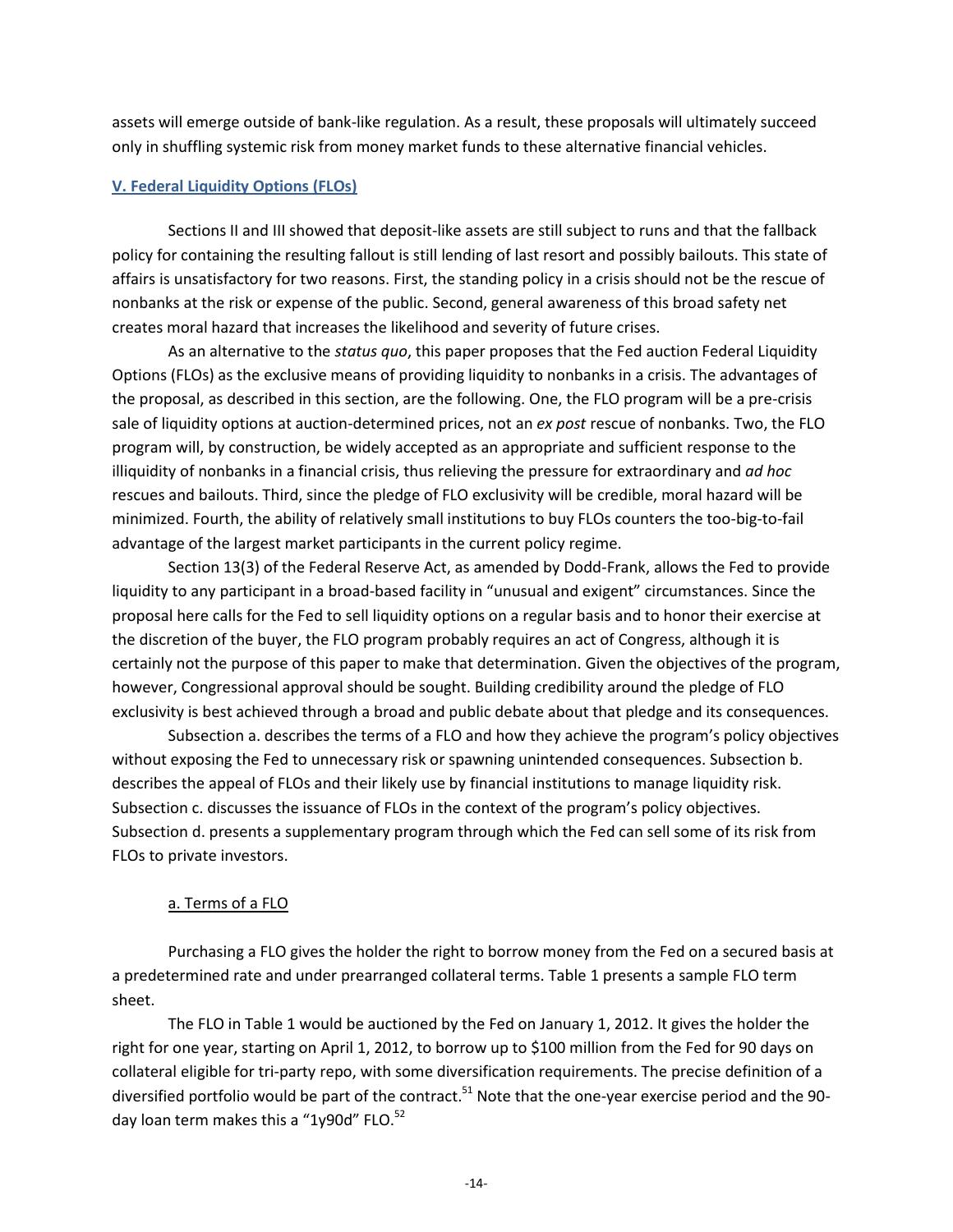| <b>Trade Date</b>          | 1/1/12                                                                                  |
|----------------------------|-----------------------------------------------------------------------------------------|
| <b>First Exercise Date</b> | 4/1/12                                                                                  |
| Last Exercise Date         | 3/30/13                                                                                 |
| <b>Notional Amount</b>     | \$100mm                                                                                 |
| Loan Term                  | 90 days, which may be spread over the exercise period                                   |
| <b>Option Premium</b>      | .05% or \$50,000 annually; payable monthly from $4/1/12$ to $3/1/13$                    |
| Eligible Collateral        | Tri-party repo eligible collateral, divided into four categories, with unlimited rights |
|                            | of substitution. Collateral other than Treasury and Agency securities have to be        |
|                            | bundled into diversified portfolios.                                                    |
|                            | I: Treasuries and Agency MBS                                                            |
|                            | II: Agency Debentures & Strips, Agency CMOs, unsecured CP                               |
|                            | III: Investment Grade Corporates                                                        |
|                            | IV: ABCP, ABS, private-label CMOs, non-investment grade corporates, equities            |
| Loan Rate                  | 90-day OIS + 150, 200, 250, and 300 bps for categories I through IV, respectively.      |
| <b>Haircuts</b>            | 2%, 5%, 10%, and 15% for categories I through IV, respectively.                         |
| <b>Variation Margin</b>    | After exercise, daily margin calls will be used to maintain the required haircut.       |
| Secondary Sale             | Buyers in the secondary market begin paying premiums and may first exercise the         |
|                            | option three months after the trade date. Sellers stop owing premiums and lose          |
|                            | the right to exercise as of the trade date.                                             |

Table 1: Sample Term Sheet for a 1y90d Federal Liquidity Option

# *The Lag between the Purchase and First Exercise Dates Controls Adverse Selection*

Although the FLO is sold on January 1, 2012, the option to borrow is first exercisable on April 1, 2012. The purpose of this lag is to prevent a firm that is already distressed from buying and immediately exercising a FLO. This is important for three reasons. First, the FLO program is not intended to provide liquidity to firms that are in trouble under normal market conditions. Second, allowing firms to purchase liquidity options in a crisis and exercise them immediately has moral hazard implications similar to lending of last resort. (As explained below, however, firms that neglected to purchase FLOs will have access to intermediated FLO liquidity.) Third, with the appropriate amount of FLOs outstanding, the Fed can achieve its objective of providing liquidity without exposing itself to the particularly significant risk of lending to firms that are already in distress. Note that secondary sales also have a three-month lag for exactly the same reason.

# *Secondary Sales Increase the Attractiveness of FLOs but Introduce Some Complications*

The existence of secondary markets always increases the attractiveness of an asset. There are some important complications, however, in the secondary trading of FLOs. The fact that there is a threemonth lag between the trade date and the date at which a buyer starts to pay premiums and may first exercise the option raises the question of whether the seller can exercise the option during these three months. If yes, there would have to be some adjustment to the trade price because the buyer would be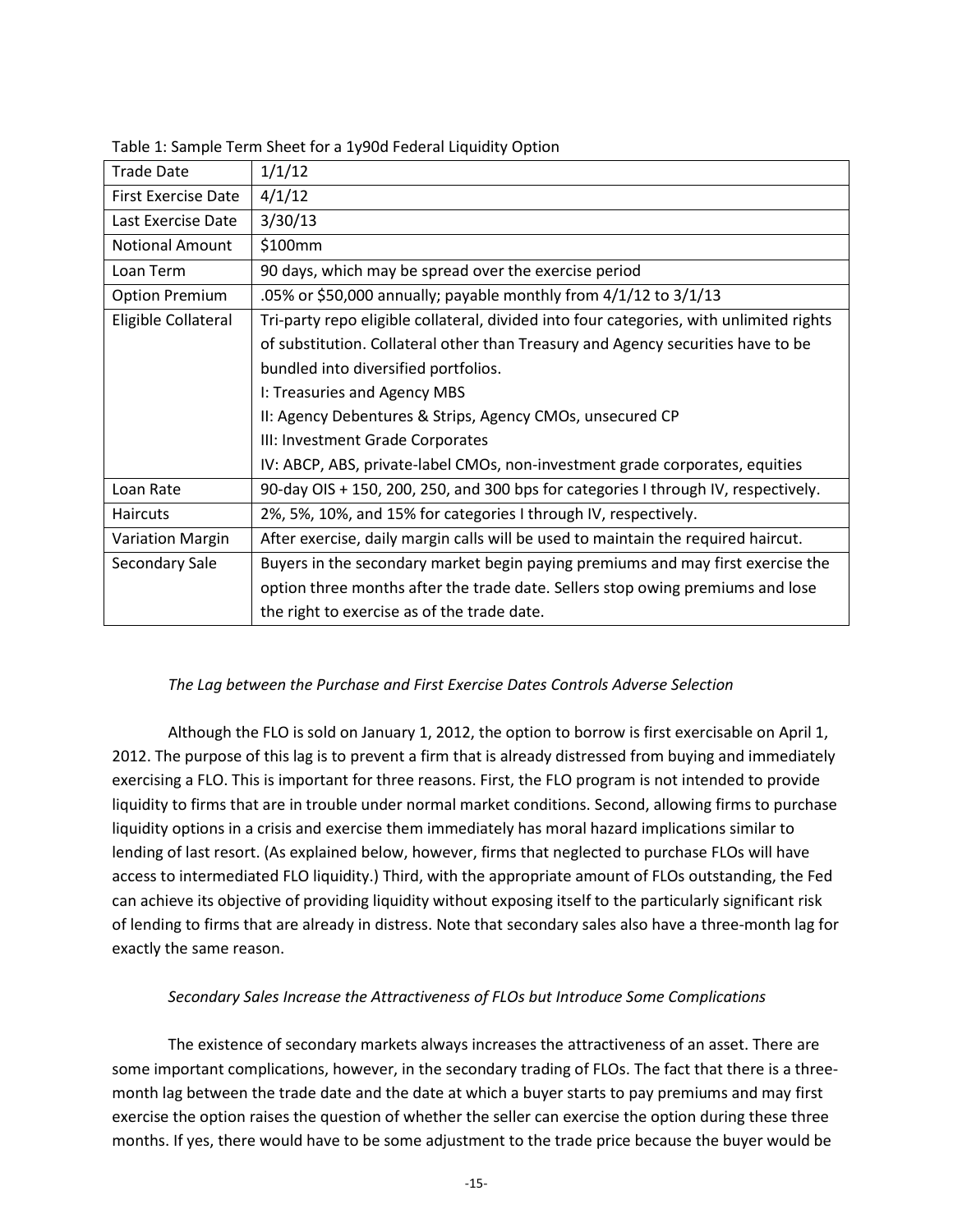getting an option with fewer days of exercise than expected as of the date of sale. If not, then the seller should not have to pay premiums over the three-month lag. For simplicity, Table 1 assumes that the seller cannot exercise and does not have to pay premiums as of the trade date.

The fact that the seller loses the right to exercise before the buyer gains the right to exercise creates some complications for the Fed. The program calls for a certain notional amount of FLOs to be outstanding at any time. If a significant secondary market does develop, however, the effective notional amount outstanding, i.e., the amount that can be exercised, can fall below the actual amount outstanding. In that case the Fed would have to adjust the amount outstanding, perhaps by its own secondary trading.

# *The Exercise Period is Longer than the Loan Term so that FLOs Do Not Replace Term Lending*

The exercise period of one year is set to be longer than the 90-day term of the loan so that FLOs do not replace term funding as a means of eliminating funding risk. Consider an asset manager that plans to buy a long-term asset on April 1, 2012, and hold it for one year. If the manager arranges term financing for a year, the portfolio has no funding risk: regardless of market conditions, the asset would not have to be sold before the end of the planned holding period.<sup>53</sup> If, instead, the manager finances the asset overnight and buys a 1y90d FLO, funding risk remains: in a liquidity event that makes it impossible to fund the asset overnight, the manager will exercise the FLO and have 90 days to arrange alternate financing or sell the asset. In this sense, FLOs are a tool for liquidity management and protect the system from fire-sales in the wake of a liquidity event, but, do not, on their own, constitute a long-term, viable financing strategy for an asset management business. To complete this discussion of the relative lengths of the exercise period and the loan term, note that a 1y1y FLO (which would give the right, exercisable over a year, to borrow for a term of one year) would eliminate funding risk over a year. The asset manager introduced in this paragraph could buy a 1y1y FLO first exercisable on April 1, 2012, and fund the asset overnight. If there were a liquidity event at any time over the following year, the manager could exercise the FLO and fund the asset to the end of the holding period at the Fed.

## *The Fed Should Offer Several Exercise Period-Loan Term Combinations*

While, for the reasons just given, the exercise period of a FLO should be substantially longer than the loan term, there are many possible choices for the exact lengths of the exercise period and the loan term. Aside from the 1y90d FLO presented in Table 1, for example, there might be a 3m30d FLO, which would give the right to a 30-day loan exercisable over three months. In practice, it would most likely be best for the Fed to offer a few exercise period-loan term combinations so as to satisfy different potential users of the options.

An asset manager holding relatively long-term securities would favor something like the 1y90d FLO. The 90-day loan term accords with assumptions typically made in liquidity management as to the typical length of a funding crisis and as to a prudent amount of time to allow for finding buyers or alternate funders of securities in a crisis. The one-year exercise is a compromise of competing objectives. Too short an exercise period would require that options be rolled too often, which would incur relatively large operational and transaction costs. Too long an exercise period, however, would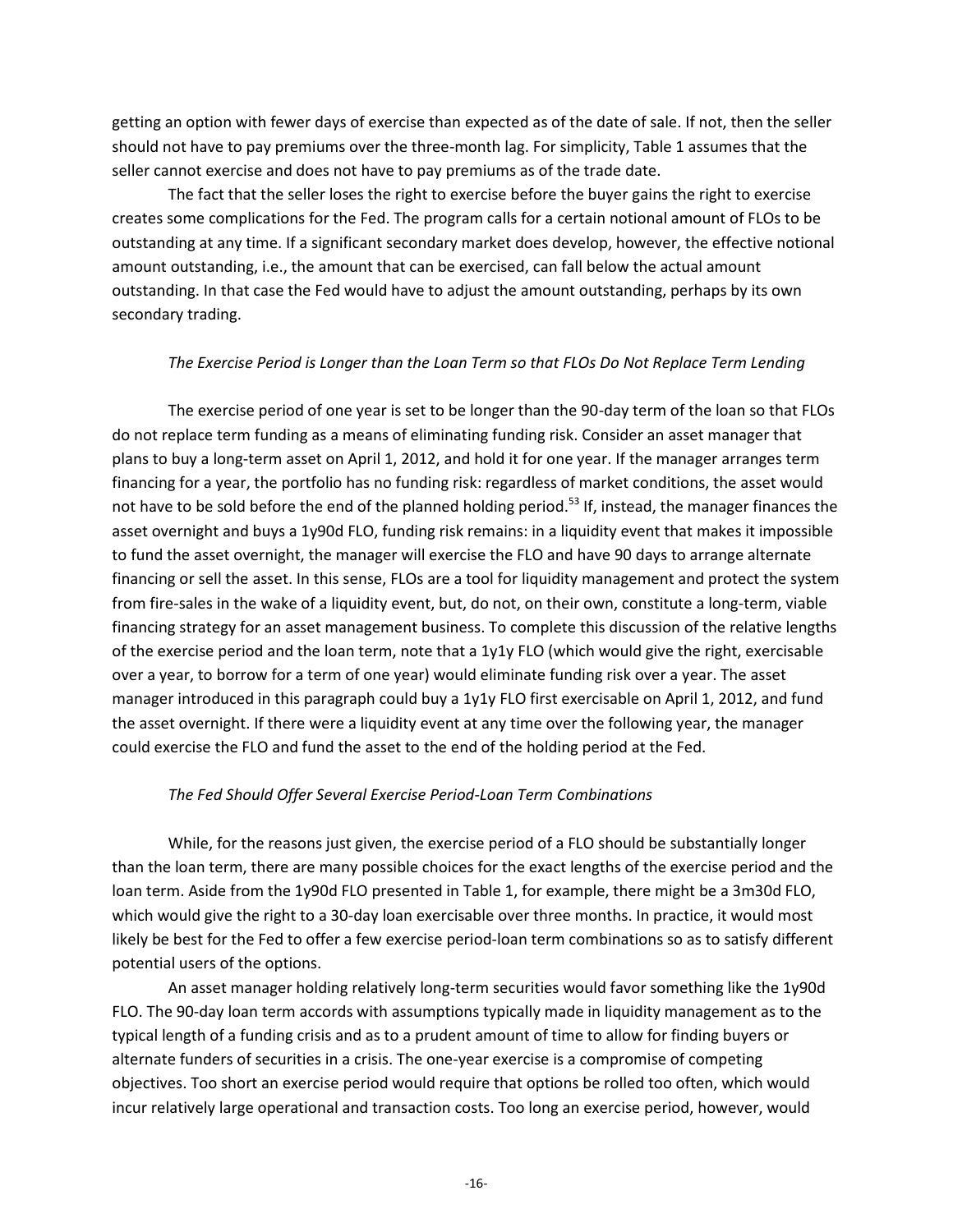make it relatively costly to manage the liquidity risk of portfolios that fluctuate in size and composition as FLOs would have to be traded in secondary markets.

While the asset manager described in the previous paragraph favors the 1y90d FLO, a money market fund manager might prefer the 3m30d FLO. The 30-day loan suits this manager, who buys very short-term assets and, consequently, needs relatively short-term contingent liquidity with which to fund unexpectedly large redemptions until assets mature.

# *Option Premium and Moral Hazard*

The specific value of the option premium in Table 1 is just an example; the actual premium will be determined by an auction of a specific quantity of options, as described in subsection c. The important point is that market participants will have to pay for access to lending of last resort at a market-determined price. This has the great advantage of forcing market participants to internalize the cost of lending of last resort and, therefore, of limiting moral hazard.

Notwithstanding the benefits of the proposal with respect to controlling moral hazard, it should be pointed out that moral hazard will not be eliminated completely. A crucial part of the proposal is for the government to calibrate the quantity of FLOs outstanding to achieve its lending of last resort objectives. But since the social costs of a financial meltdown almost certainly exceed the sum of the private costs of potential purchasers of FLOs, the market-determined option premium at the quantity set by the government will probably be less than the theoretically true cost of providing that amount of liquidity. This implies that market participants will internalize too small a cost of liquidity in a crisis and take on more liquidity risk than socially optimal. Relative to *ex post* lending of last resort, however, internalizing the cost of liquidity to the extent of the FLO premium dramatically reduces moral hazard.

# *Collateral Eligibility Rules Reinforce the Credibility of FLO Exclusivity*

There are two important considerations in setting collateral eligibility rules. One, avoid assets with prices so volatile or liquidity so unreliable that appropriate haircuts are difficult to determine. If haircuts for these assets prove to have been set too low, the Fed bears more risk than intended. On the other hand, if these haircuts are set too high, the facility will not have provided as much liquidity as intended. Second, include assets that are commonly used for short-term financing. If a significant portion of such assets are not eligible as collateral, then the pledge of FLO exclusivity will not be credible: in a crisis, authorities will not be able to refrain from extending liquidity to the assets that borrowers had actually been pledging. In September 2008, for example, the Fed broadened collateral eligible for the PDCF to include all collateral eligible for tri-party repo.

Unfortunately, under current law and market practice, the two conditions of the previous paragraph are often in conflict. For example, many would argue that private-label, non-investment grade CMOs are inappropriate collateral for short-term financing, but they are currently eligible for triparty repo (although they constitute a very small share of that market). As it turns out, a proposed solution to another problem in financial markets would discourage the short-term financing of hard-toprice and illiquid assets by narrowing the assets eligible for tri-party repo to those whose haircuts can be determined with reasonable certainty. This would, of course, make the two conditions perfectly compatible.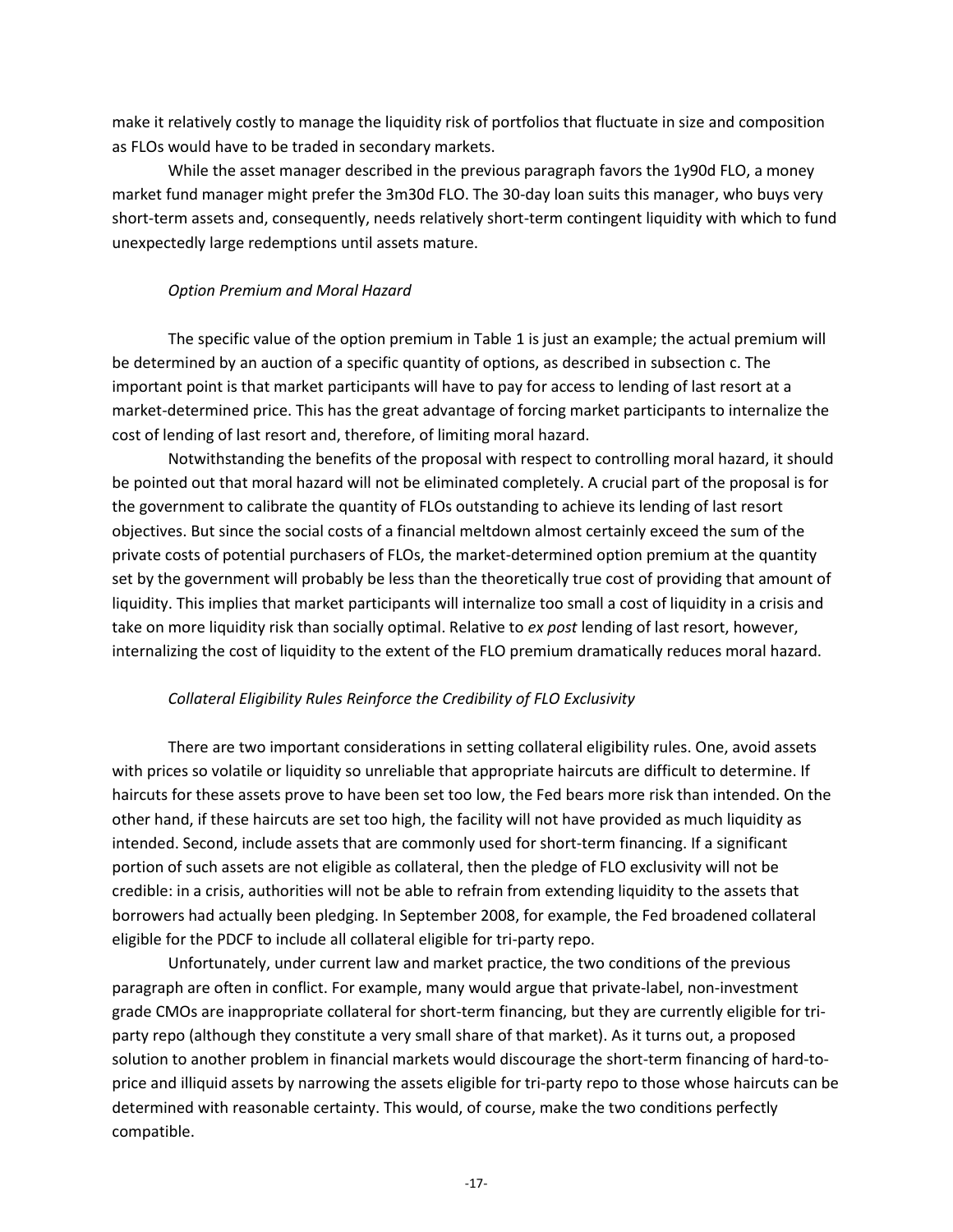The proposal mentioned in the previous paragraph is to narrow the "safe harbor" for derivatives and repo contracts to liquid assets.<sup>54</sup> This safe harbor allows a counterparty of a derivatives or repo agreement, upon the default of another, to terminate these agreements, to liquidate collateral, and to net obligations without having to wait for the determination of a bankruptcy court. For the purposes of this paper, the arguments for narrowing the safe harbor to liquid assets are not important. If the safe harbor were narrowed in this manner, however, the short-term financing of illiquid assets would fall dramatically as short-term lenders—who have strong preferences for liquidity—would, upon a borrower default, have to deal with a bankruptcy court and line up with other creditors. As a result, tri-party eligible assets would naturally narrow to liquid assets. Furthermore, allowing these same assets to be eligible against FLO borrowing would satisfy both the condition that haircuts be determined with reasonable certainty and the condition that eligible collateral include all asset classes commonly pledged against short-term borrowing.

In markets as they are today, with the safe harbor too broad and with overly difficult-to-price and illiquid assets routinely funded short term, the two conditions for eligibility of assets against FLO borrowing are in conflict. The recommendation of this paper is to include all assets eligible for tri-party repo. The credibility of FLO exclusivity, which depends on broad eligibility of collateral, is absolutely critical. Also, appropriate haircuts can be approximated for all assets, even if they cannot be determined with great reliability for illiquid assets. Of course, should the safe harbor be narrowed eventually and tri-party eligible assets narrow as a result, FLO-eligible assets should narrow in exactly the same way.

The diversification requirement on collateral other than Treasuries and Agencies is meant to protect the Fed from unnecessary risk and to prevent entities who are not regular borrowers in financial markets from using FLOs opportunistically to issue paper. Put more dramatically, lending against the paper of a single issuer has a lot of credit risk and is subject to abuse by that borrower. As described in Section II, the CPFF controlled opportunistic issuance by requiring borrowers to have recently issued a similar amount of paper. The FLO program, which is designed for a more expansive set of borrowers, could not sensibly impose a similar restriction. Instead, the diversification requirement prevents individual issuers from exercising FLOs directly. Commercial paper issuers requiring contingent financing could make arrangements with each other or with financial institutions to pool paper when exercising FLOs, thus enabling them collectively to post diversified portfolios of collateral to the Fed.

There seems to be a consensus that it is undesirable for laws and regulations to depend on ratings. Dodd-Frank, in fact, requires that references to ratings be eliminated from laws and regulations. Unfortunately, however, an adequate substitute for ratings has not yet been found. For present purposes, therefore, Table 1 makes no attempt to remove reference to ratings from the current tri-party repo asset groupings.

Finally, Table 1 gives the borrower "unlimited rights of substitution." This means that, after posting an initial portfolio of collateral, a borrower can freely substitute new collateral for collateral already posted. Of course, loan rates and required haircuts at any time are determined by the portfolio of collateral posted at that time. Rights of substitution are valuable to borrowers trying to manage their funding, particularly in a crisis, and the costs and risks to the Fed of granting these rights are essentially limited to transaction costs.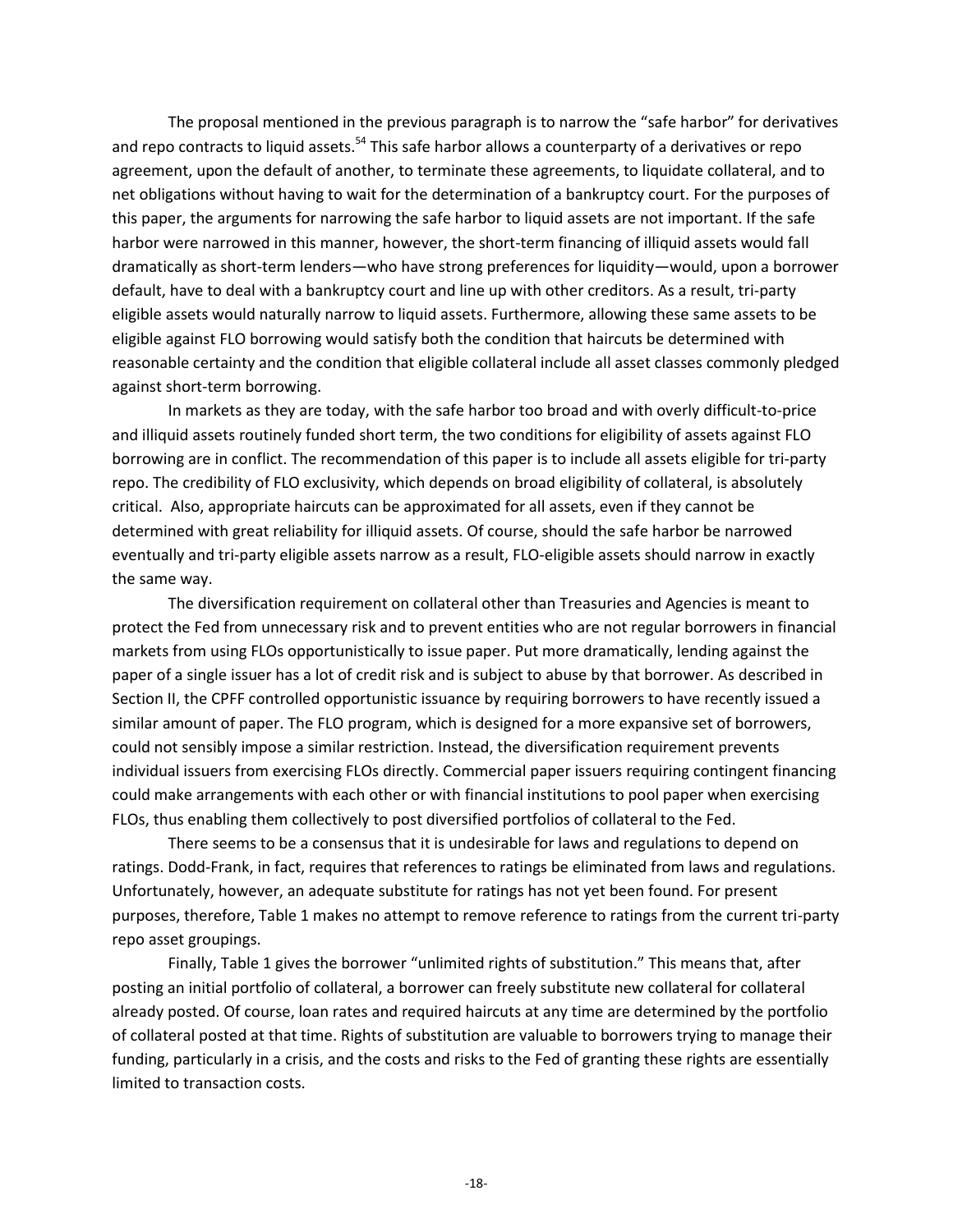## *Penalty Rates and Haircuts Preserve the Use of FLOs for Liquidity Events*

The loan rates and haircuts are designed so that market participants will exercise their options in a systemic liquidity event—that is the point of the program—but will not exercise their options and tap the Fed under normal market conditions. This is achieved by setting the loan rate above the rate that would prevail in normal market conditions but below the rate that would prevail in the midst of a crisis. Similarly, the haircuts are designed to be conservative by the standards of normally functioning markets, so as to protect the Fed from loss, but low relative to what would prevail in a crisis.

Given the structure of FLOs, it is certainly possible that they would be exercised for a firmspecific liquidity event so long as that firm had bought FLOs at least three months before exercise. While an unavoidable side effect of the program, these isolated events should not put the Fed at a significant risk of loss given the various protections built into the terms of a FLO.

The specific loan rates and haircuts chosen for Table 1 are roughly based on rates used in past and existing liquidity programs and on currently prevailing haircuts in tri-party repo. In particular, the discount rate at the secondary credit discount window, which is not for the strongest banks, is currently 1.25%, i.e., 100 to 125 basis points above fed funds,<sup>55</sup> while, as mentioned earlier, rates of the CPFF were OIS + 200 basis points for unsecured commercial paper and OIS + 300 for asset-backed commercial paper. Consequently, the rates in Table 1 are above those of the PDCF, which, designed for primary dealers only, were set at primary credit discount window rates.<sup>56</sup> As for haircuts, the levels of Table 1 closely correspond to the 90<sup>th</sup> percentile levels, i.e., the relatively conservative levels, prevailing in the tri-party repo system.<sup>57</sup> Levels were adjusted, however, to fit the data from 11 collateral buckets into the four collateral buckets of Table 1. As a final note on FLO haircuts, higher levels than those in Table 1 would most probably be applied to borrowers who are subject to Reg T.

## b. The Use of FLOs by Financial Institutions

The policy goals of the FLO program are discussed throughout this paper. This section discusses why financial entities will choose to purchase FLOs, how they will use FLOs, and how the resulting dynamics are expected to be consistent with the program's intended policy goals.

#### *FLOs and their Market-Determined Premiums Will be Useful for Liquidity Management*

Liquidity management, which balances the need to maintain funding through stressful times against the cost of doing so, has always been important, but has received much more attention since the events of 2007-2009. Investment banks need to convince regulators, creditors, and equity holders that they are not overly dependent on short-term funding while, at the same time, cannot pay too much for the security of longer-term funding. Hedge funds and money market funds must have the same conversations with their investors.

Two particular difficulties that arise in the practice of liquidity management are the following. First, very few sources are funding are completely dependable. As mentioned earlier, during the recent crisis it proved difficult to raise money even on the safest collateral. Second, funding liquidity is very difficult to price. For example, how much extra should one pay to finance an asset for six months rather than roll over financing weekly?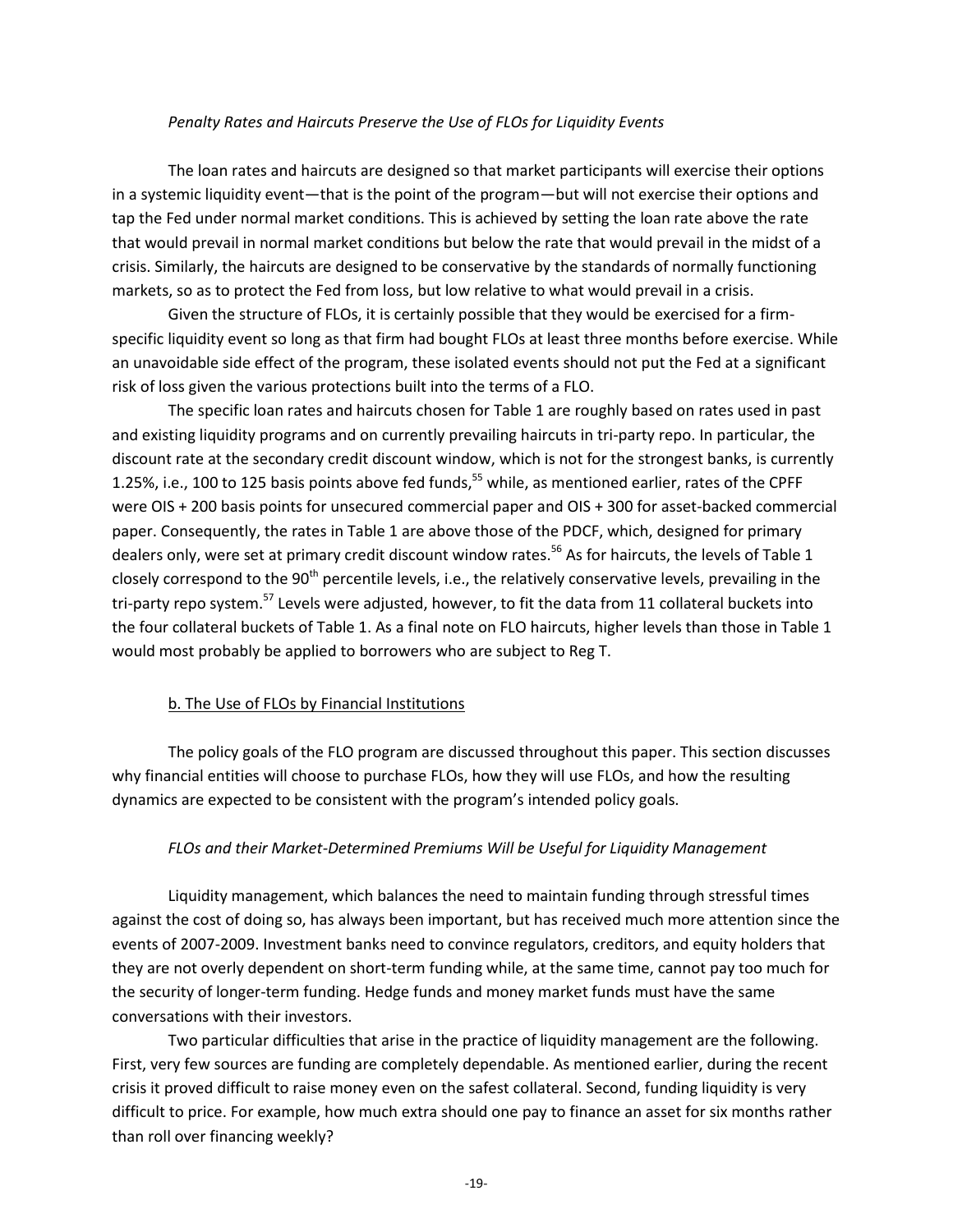Financial institutions will find FLOs attractive for liquidity management purposes because they address these two difficulties. First, by virtue of its power to create money, the Fed—and by extension FLOs—are completely reliable sources of funding in a crisis. Second, the price of FLOs can play an important role in liquidity management. Most directly, a broker-dealer can weigh the liquidity assurances of FLOs against their cost. Less directly, prime brokers and money market funds, which provide liquidity to their customers, can pass the cost of the requisite FLOs through to those customers. From a policy perspective, both direct and indirect uses of FLOs cause market participants to internalize the cost of contingent liquidity and, consequently, to make appropriate choices with respect to liquidity management.

FLOs can play a particularly important role in the liquidity management of industry utilities, like clearinghouses and the tri-party repo system.<sup>58</sup> It is widely recognized that utilities are usually too-bigto-fail, but, as discussed earlier, there is a reluctance to have these utilities dependent on the general public through the Fed and an aversion to perpetuate yet another source of moral hazard. The FLO program would resolve this conundrum. Utilities can buy FLOs to safeguard their liquidity and then pass the costs on to their members and users. Note furthermore, that FLOs easily resolve the currently contentious issue as to what collateral may be posted against clearinghouse positions: any collateral eligible for FLOs can be posted, but the party posting collateral has to bear the cost to the clearinghouse of ensuring the liquidity of that collateral through the purchase of FLOs.

In discussing the usefulness of FLOs to nonbanks, the following comment is in order. During the crisis, several investment banks became part of a bank holding company with access to the discount window. The rules concerning the transfer of cash and collateral between an investment banking entity and its bank holding company, however, as mentioned earlier, are quite strict. Therefore, it is incorrect to conclude that these investment banks have solved their liquidity problems through access to the discount window. Put another way, these investment banks still face significant liquidity challenges that can be managed more effectively with FLOs.

As a final comment on how FLOs might transform liquidity management, recall that most commercial paper issues cannot sell paper without paying a bank for a credit line, which provides that the bank will lend money to an issuer to pay off maturing paper should that issuer not be able to sell new paper. FLOs would compete for that business: an issuer could arrange to pay a financial intermediary for FLOs. Then, should the need arise, the intermediary would exercise the FLOs, pool that issuer's commercial paper with other assets, and post the portfolio to the Fed in exchange for cash. This potential competition would be an improvement on the current state of affairs. First, when commercial paper issuers are having trouble raising funds, banks are also likely to be experiencing stresses that would only be exacerbated by having to honor credit lines. Second, it is quite difficult for regulators to account properly for the contingent liquidity risk of banks incurred by selling credit lines. Third, in the complex environment of deposit insurance and too-big-to-fail status, the implicit cost of a bank selling liquidity protection is quite opaque, while the cost of FLOs is quite transparent.

## *Example: A Money Market Fund Uses FLOs to Manage its Liquidity Profile*

Consider a money market fund that invests 10% of its assets in overnight securities, 30% in fiveday securities, and 60% in 90-day securities. This portfolio just satisfies the new 2a-7 liquidity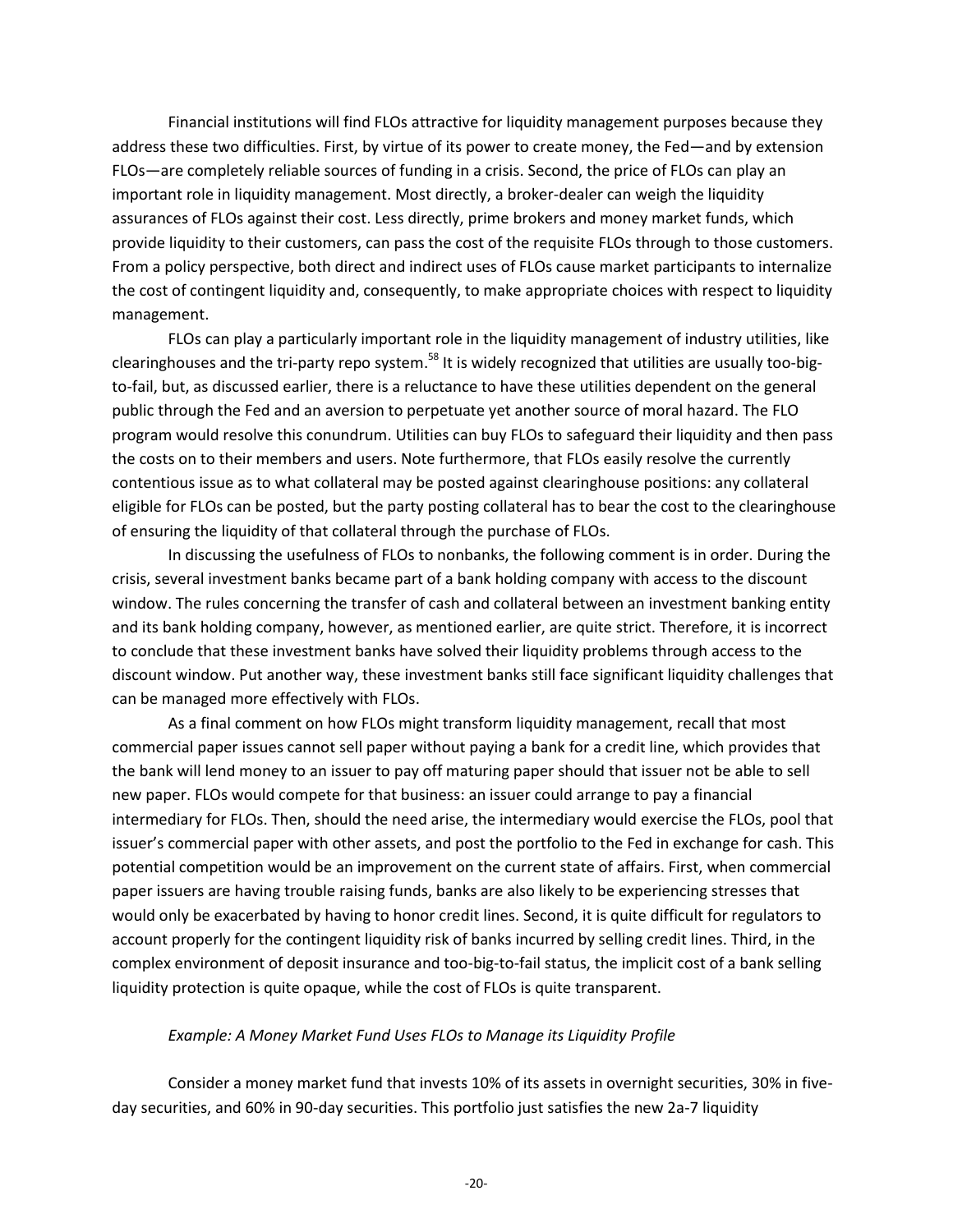requirements. Also, the weighted-average maturity of the portfolio, at about 56 days, falls below the new 2a-7 limit of 60 days.

Say that the manager of the fund has determined that their predominantly institutional base of investors is likely to redeem very quickly in a crisis. In particular, the manager wants to be able to meet stress levels of 25% redemptions over five days and a total of 50% redemptions over two weeks. Based on the maturities of the portfolio, 25% redemptions over five days are easily met by the 40% of assets that mature in five days or less. Given that the remaining securities mature in 90 days, however, the fund would not be able to meet the stress level of 50% redemptions over two weeks. To address this gap, the fund could buy 1y90d FLOs at a quantity corresponding to 10% of its assets. In a liquidity event, the fund would borrow 10% of the original portfolio from the Fed, meet redemptions, and then pay the Fed at the end of the 90 days as assets matured.

# *FLOs Can Provide Liquidity in a Crisis to Those Who Had Not Bought Them*

As described earlier, FLOs avoid adverse selection by preventing an entity from buying a FLO and exercising it immediately. This does not imply, however, that entities who have not bought FLOs have no access to emergency liquidity. If that were the case, it would seriously undercut the credibility of the pledge of FLO exclusivity.

Say that a hedge fund needs to fund an eligible portfolio of assets but has not bought FLOs. It can ask a broker-dealer that has FLOs to intermediate the financing. More specifically, the hedge fund would borrow money from the broker-dealer, posting its portfolio as collateral. The broker-dealer, in turn, would borrow money from the Fed, posting the hedge fund's portfolio. Importantly, the Fed is providing the liquidity in this transaction, but the broker-dealer—who most probably has a relationship with the hedge fund—keeps the counterparty risk of transacting with the hedge fund. Of course, in intermediating for the hedge fund, the broker-dealer could demand a fee and could request collateral in excess of that demanded through the FLO.

It may happen that the hedge fund cannot convince anyone to intermediate its financing. If this is so because the hedge fund is not really solvent, then the outcome is fine from a policy perspective. If intermediation is unavailable because everyone who has a FLO is exercising, then the outcome is again fine from a policy perspective: by construction, there are enough FLOs outstanding to prevent a systemic collapse. If, however, intermediation is unavailable because the hedge fund cannot find or does not have a relationship with an appropriate counterparty, then the outcome is not ideal. This, unfortunately, is the flip-side of limiting moral hazard.

The fact that liquidity provision through intermediation of FLO financing is not as reliable as the direct provision of such liquidity suggests two rules for program design. One, the notional amount of FLOs outstanding should err on the side of plenty. Two, a limit should be imposed on the holding of FLOs by any single entity so as to facilitate the broad distribution of the chosen notional amount. This limit would most sensibly be some relatively generous fraction of the entity's assets, e.g., 50%: it is highly unlikely that a prudent amount of short-term funding for an entity exceeds 50% of its assets.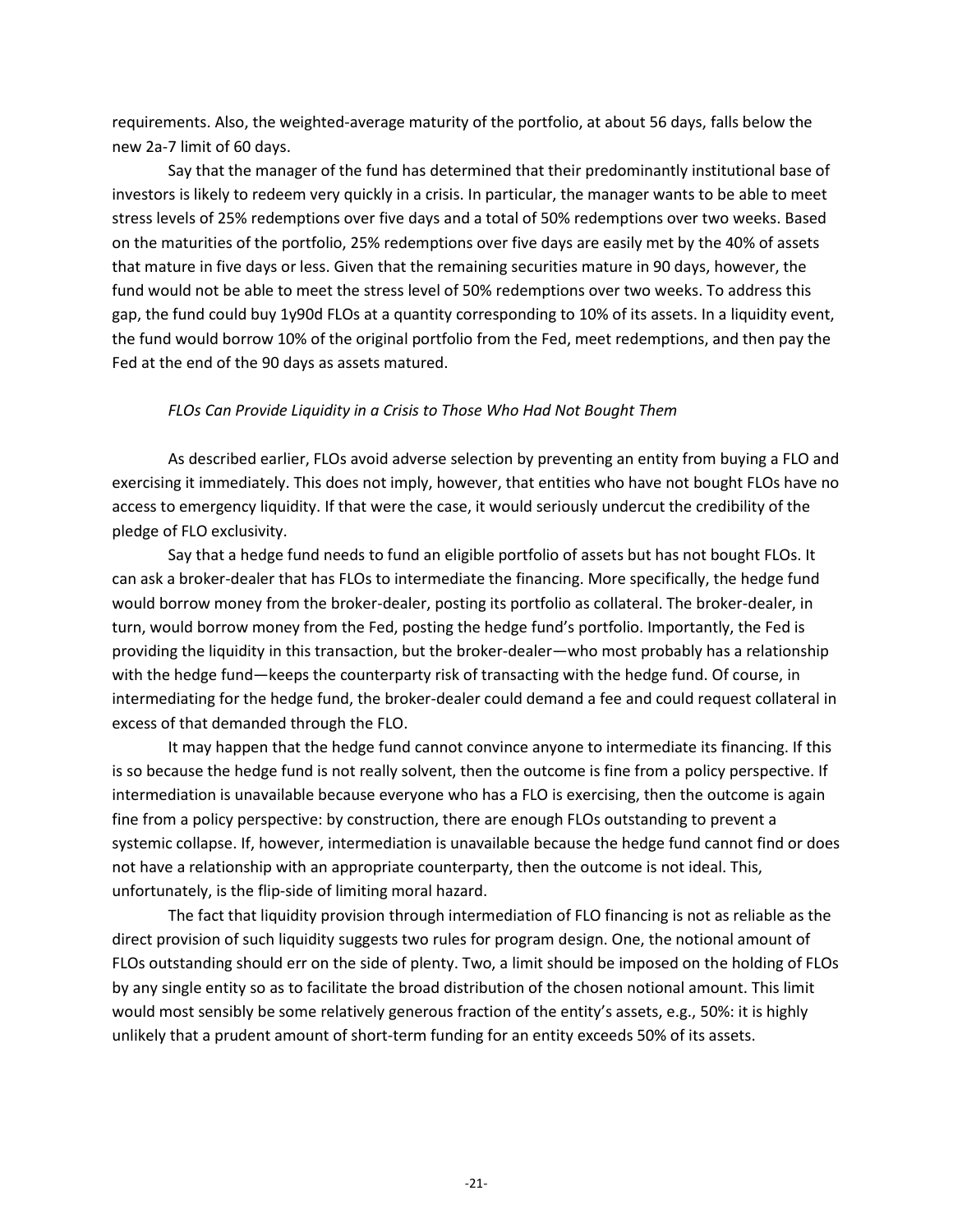#### *Participation in the FLO Program Should be Relatively Free of Stigma*

The Fed creates liquidity programs when it decides that the injection of liquidity would be good for the system. It is a problem, therefore, when financial institutions decline to participate in such programs because they do not want to be perceived by the Fed, their competitors, or their customers as financially weak. As a result, the Fed attempts to design programs that are free of stigma. This consideration was significant, for example, in the Fed's revamping of discount window borrowing for stronger banks in 2003. In particular, before the changes, loans were made at a rate below fed funds and with borrowers' having to explain fully why they needed to visit the window. Currently, by contrast, loans are made at a rate above fed funds and entail minimal administrative and explanatory burdens.<sup>59</sup>

The FLO program should be relatively free of stigma. First, auctioned products tend to be viewed as market transactions at fair market prices rather than as handouts by the Fed. It has been remarked, for example, that the TSLF did not suffer from stigma because of its auction mechanism.<sup>60</sup> Second, as discussed earlier in this section, the purchase of FLOs can be credibly presented as part of a prudent liquidity management strategy. Third, since the exercise of FLOs—as opposed to their purchase—might very well be viewed as a sign of weakness, there should be a two-year lag between exercise and the publication of data on the exercise of FLOs. This two-year lag is consistent with the publication lag provided for by Dodd-Frank with respect to the Fed's standing lending facilities.

## c. Issuance of FLOs

The Fed will auction FLOs according to a preannounced and regular calendar. Issuance should be scheduled so that the exercise periods of the FLOs overlap somewhat, to avoid a situation in which all FLOs mature at the same time. Continuing with the example of the 1y90d FLOs, a semiannual auction schedule might look something like this: an auction on January 1, 2012, for FLOs that can be exercised from April 1, 2012, to March 31, 2013; an auction on July 1, 2012, for FLOs that can be exercised from October 1, 2012, to September 30, 2013; an auction on January 1, 2013, for FLOs that can be exercised from April 1, 2013, to March 31, 2014; etc.

## *Setting the Notional Amount of FLOs Outstanding*

As mentioned several times in this paper, the total notional amount of FLOs outstanding has to be set so that officials, in the midst of a crisis, can confidently claim that enough liquidity is being added to safeguard the viability of solvent nonbanks. This is one of the more challenging calibrations of the proposal. A starting point is the liquidity provision of the Fed to nonbanks during the crisis of 2007-2009.

Lending to nonbanks through the PDCF, AMLF, TALF, and CPFF peaked in the fourth quarter of 2008 at a bit under \$380 billion. The TSLF in that quarter reached a peak of about \$220 billion. Finally, the Treasury's \$50 billion guarantee of money market funds was in place at that time as well. Since the grand total of these amounts is \$650 billion, this paper proposes a conservative \$750 billion for the notional outstanding of FLOs.

The appropriateness of this order of magnitude for the current environment can be assessed relative to the size of the relevant markets. From this perspective, the \$750 billion covers 29% of the \$2.6 trillion of prime money market fund balances as of September 2011; 75% of the \$1.0 trillion of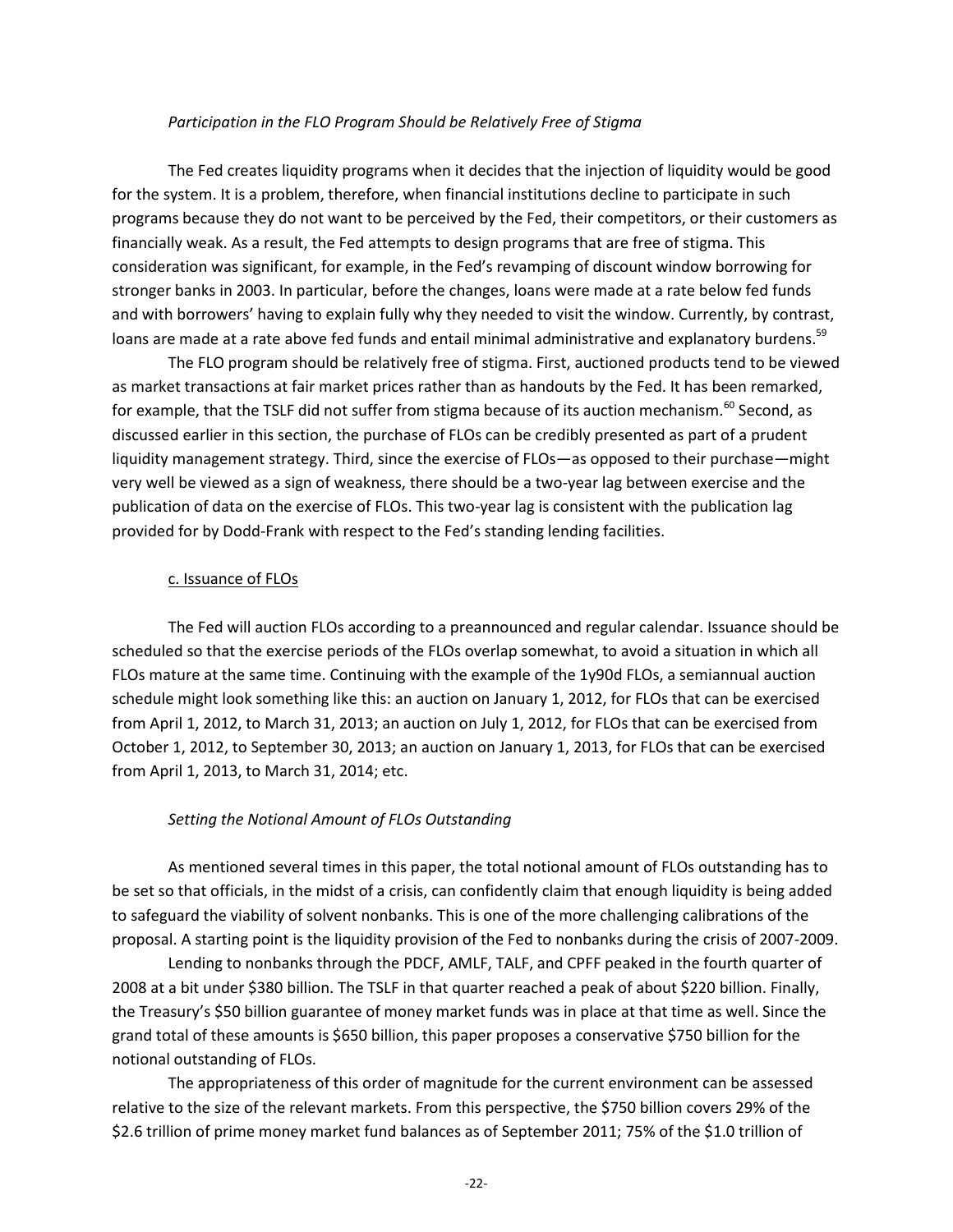commercial paper outstanding as of the same date; $61$  and 44% of the \$1.7 trillion of tri-party repo outstanding as of early December 2011.<sup>62</sup>

A process for setting the notional amount of FLOs outstanding could be that every year, or at the special request of the Fed, the Fed proposes a range of notional amounts to Congress and then Congress enacts a final range. This process furthers the objectives of the program for the following reasons. First, a periodic assessment of the appropriate size of the FLO program is necessary for the ongoing pledge of FLO exclusivity. Second, a range of notional amounts, along with the ability to request a change to the existing range at any time, grants the Fed needed discretion to respond to auction results and to changes in market sizes and conditions. Third, along the lines of the argument with respect to the initial legislation of the FLO program, an open and public debate concerning the amount of FLOs outstanding can be used to trumpet the commitment to refrain from rescues and bailouts. Put another way, the political process proposed here will make it more difficult for authorities to deviate from their commitments in a crisis and, consequently, will increase the *ex-ante* credibility of the FLO program.

# *Broad Participation in the Program is Desirable*

Counterparties will have to register with the Fed before buying FLOs. This will clearly be necessary for operational reasons, but might also be used by the Fed to screen out unsuitable counterparties. For example, individuals or very small hedge funds might be judged too small or too much of a credit risk, even when lending on collateral, to participate. This discretion should not be used to rule out too many counterparties, however. First, the collateral and haircuts of the program are structured to protect the Fed. Second, since the epicenter of the next crisis is unknown, it would be unwise to limit FLO protection to particular segments and channels of the financial system. While it is true that FLO owners can intermediate liquidity to others without any prior arrangements, more direct and prearranged transmissions of liquidity are more certain. Third, widespread participation in the program will help achieve an auction price as close as possible to some theoretically fair price of crisis liquidity. Fourth, broad participation in the FLO program, by enabling relatively small players to demonstrate viability in a crisis, counters the too-big-to-fail advantage of the largest market participants in the current policy regime.

# d. Private Sector Participation in Last-Resort Lending through FLOs<sup>63</sup>

To reduce the risk to the Fed of its lending through the exercise of FLOs, the private sector might be invited to share in the premiums collected by the Fed in exchange for participating in any losses it ultimately incurs. The basic structure of such participation can be illustrated with the following example. Say that a private party underwrites the risk of one FLO with a notional amount of \$100mm and a premium of 5 basis points. That party would then post a *participation haircut*, i.e., some fraction of the \$100mm, say 5% or \$5mm, to the Fed in Treasury securities and, in exchange, receive the entire premium of 5 basis points annually on \$100mm or \$50,000. If the FLO is never exercised, or if the FLO is exercised and the borrower repays the loan, the private option writer earns an extra 1% annually on the posted collateral (\$50,000 on \$5mm). If, on the other hand, the FLO is exercised and the borrower defaults, the option writer might lose money. Say that, through the exercise of the FLO, the Fed has a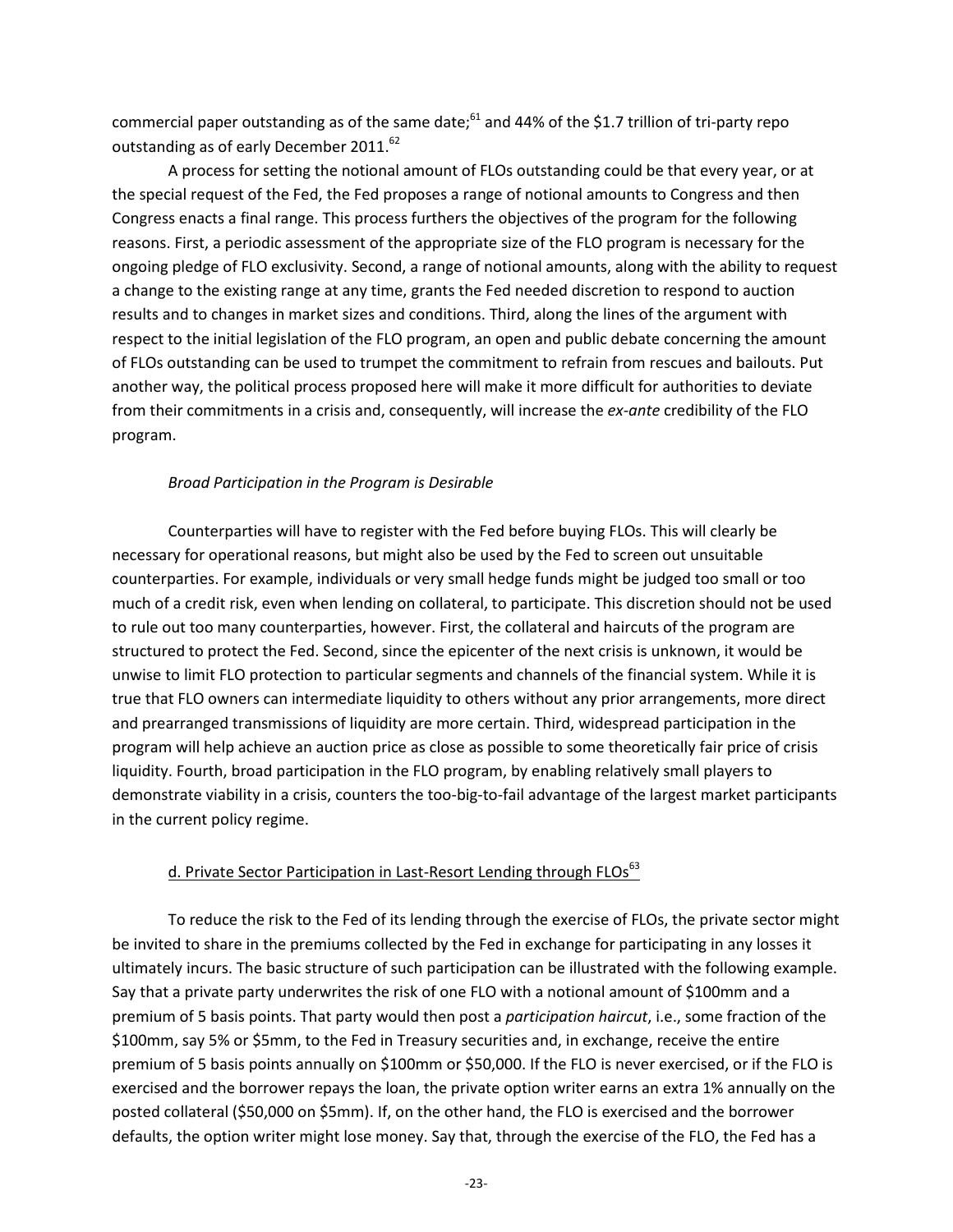loan of \$100mm outstanding against \$105mm of Agency debentures and that the borrower defaults. (Table 1 gives 5% as the haircut for Agency debentures.) If the Fed can sell the Agencies—which have been subject to daily variation margin calls—for more than \$100mm, the Fed suffers no loss on its loan and returns the \$5mm of collateral to the private option writer. If, however, the Fed sells the Agencies and receives only \$97 million, then the Fed, to make itself whole, will keep \$3mm of the option writer's collateral and return only \$2mm. Of course, if the proceeds from selling the Agencies are less than \$95 million, the Fed suffers a loss even after keeping all \$5mm of the option writer's collateral.

The participation haircut is obviously an important parameter of the program. If the entire premium is to be given to the private option writer, as in the example, then the participation haircut should be set so that the residual risk to the Fed is essentially zero. A relatively conservative approach would be to set this haircut equal to the collateral posted by FLO borrowers, thus doubling the buffer protecting the Fed's loan. Unfortunately, however, the exact composition of the collateral to be posted by FLO borrowers is not known in advance and it is impractical to have the participation haircut jump as the FLO is exercised and as collateral composition changes. Hence, a single and reasonable participation haircut has to be determined.

As it turns out, a 5% participation haircut, as in the example, is a reasonable order of magnitude. First, the weighted-average haircut computed from the haircuts in Table 1 and from the composition of collateral currently being posted in tri-party repo is just over 4% and, excluding Treasuries, just over 5%.<sup>64</sup> Second, the haircut for commercial paper in Table 1 is 5%. Therefore, under the rough assumption that borrowers exercising FLOs will, in aggregate, post some slice of the collateral currently being posted in tri-party plus some amount of commercial paper, a haircut of 5% would essentially double the buffer protecting the Fed's loans.

To summarize the basic idea of the private participation program, private parties post collateral to the Fed in exchange for the FLO premium. Given the way FLO haircuts are set, the likelihood that the private option writer loses money is small. Furthermore, given the setting of the participation haircut so as to essentially double the buffer protecting the loan, the likelihood that the Fed loses money is extremely small.

With the high-level explanation of the participation program complete, a more specific set of terms can be outlined:

- When a FLO is issued, the private option writer posts Treasuries with value equal to the notional amount of the FLO multiplied by the participation haircut. A possible extension is to allow other collateral at some set of haircuts.
- The private option writer is subject to variation margin calls to ensure that posted collateral remains equal to the notional amount multiplied by the participation haircut. Any shortfalls have to be topped up and any surpluses may be withdrawn. Failure to meet a variation margin calls results in forfeiture of future option premiums.
- Any coupon interest on the collateral is passed back to the option writer, subject to the minimum collateral requirements.
- Any losses from the FLO program each month are apportioned *pro rata* across the option writers of a particular FLO issue from their posted collateral. Once this collateral has been depleted, any remaining losses are borne by the Fed.
- The premiums paid on a FLO issue are passed *pro rata* to the option writers.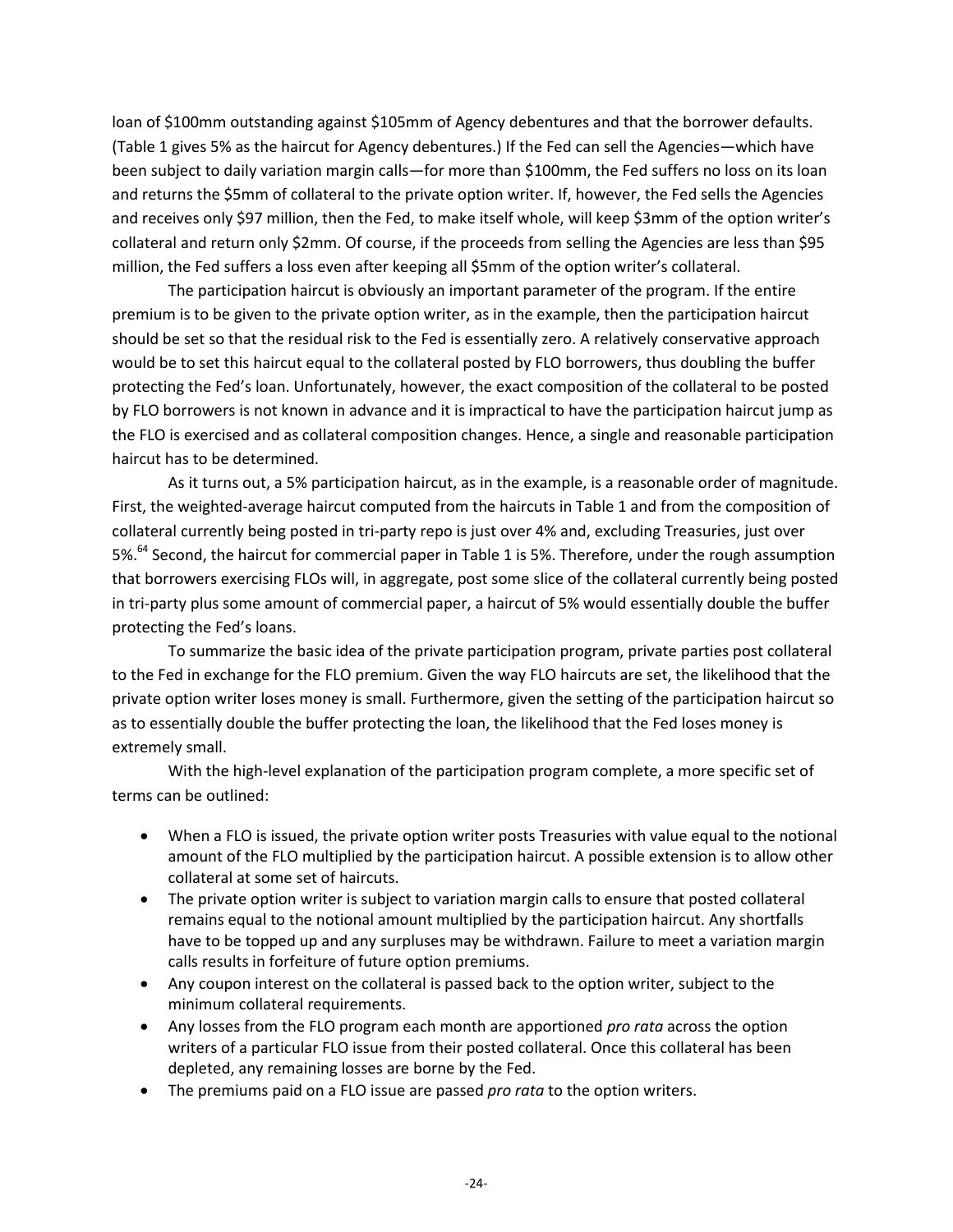#### **VI. Conclusion**

Since 2008 it has been widely recognized that deposit-like assets are vulnerable to runs and that these runs are a source of systemic risk. Nevertheless, the *de facto* policy fallback is *ad hoc* lending in the midst of a crisis, which is highly unsatisfactory because it essentially rescues financial institutions at the risk or expense of the public and because it creates significant moral hazard.

Recent legislation, regulation, and policy proposals have not been particularly successful at addressing the fault lines of deposit-like assets. First, regulators cannot possibly be expected to detect and prevent all future financial crises. Second, given the phenomenal demand for nonbank, deposit-like assets, this product class cannot be outlawed or forced into the banking system.

This paper attempts to direct policy toward formulating a credible, *ex ante* plan for responding to a crisis so as to i) break the connection between lending of last resort and rescues or bailouts of nonbanks; and ii) minimize the moral hazard of expected government interventions during a crisis. In particular, the paper recommends that the Fed auction liquidity options for use in a crisis in a manner that credibly commits not to engage in any other *ad hoc* lending to nonbanks.

The ideas of this paper might be extended to deposit insurance and the banking system. It is hard to imagine that insurance of \$250,000 per depositor per bank is in any sense optimal with respect to reducing systemic risk and moral hazard. A better approach could be to determine an appropriate total quantity of deposit insurance to be outstanding at any time and to auction that quantity to eligible banks. This approach might also lead to a unification of the policies pertaining to deposits and to deposit-like assets.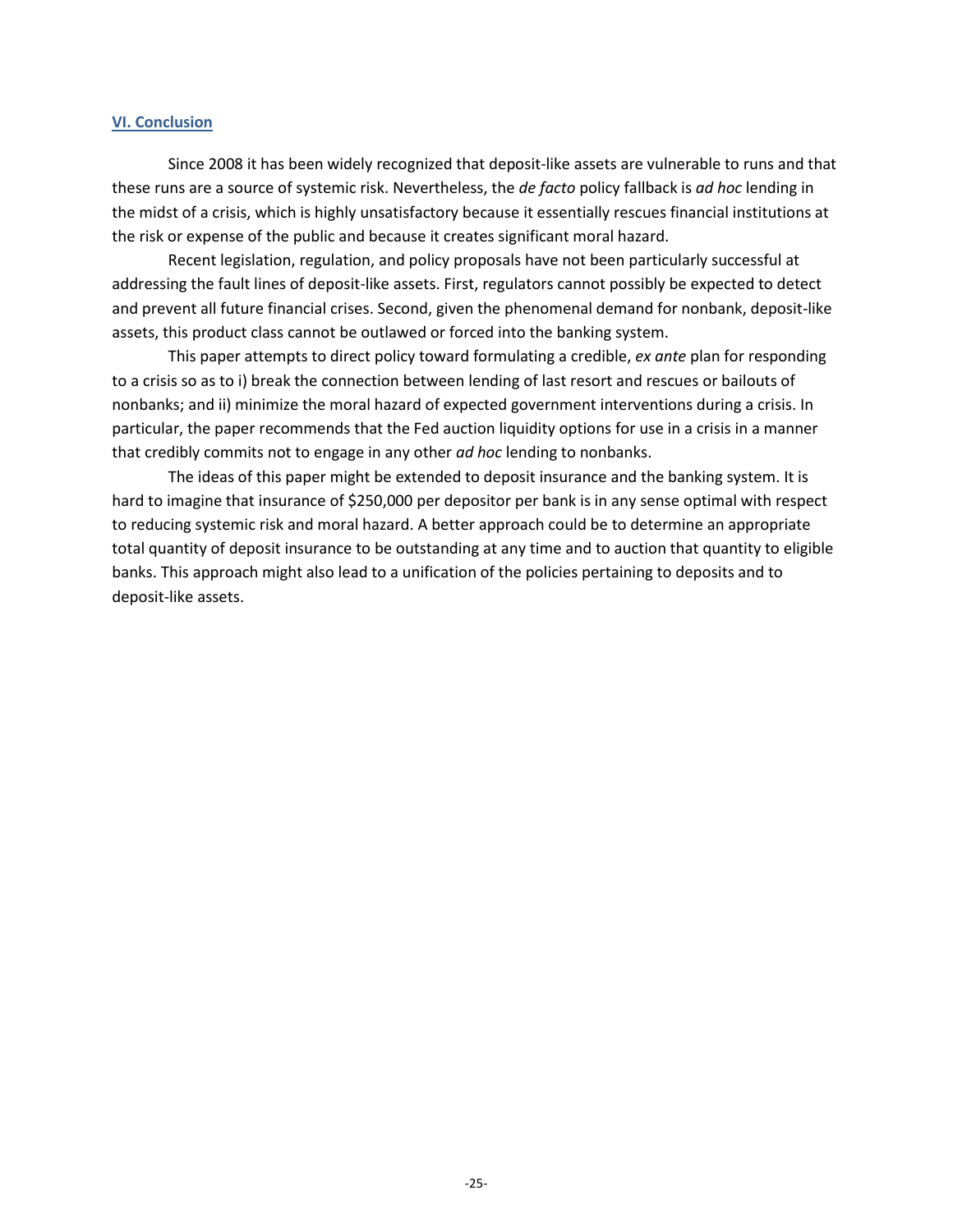# **References**

Adrian, Tobias, Christopher R. Burke, and James J. McAndrews, "The Federal Reserve's Primary Dealer Credit Facility," *Current Issues in Economics and Finance*, Federal Reserve Bank of New York, Volume 15, Number 4, August 2009.

Acharya, Viral V., Thomas F. Cooley, Matthew P. Richardson, and Ingo Walter, eds., Regulating Wall Street, New York University Stern School of Business, John Wiley & Sons, Inc., 2011.

Adrian, Tobias, Karin Kimbrough, and Dina Marchioni, "The Federal Reserve's Commercial Paper Funding Facility," *Economic Policy Review*, Federal Reserve Bank of New York, May 2011.

Anderson, Richard G. and Charles S. Gascon, "The Commercial Paper Market, the Fed, and the 2007- 2009 Financial Crisis," Federal Reserve Bank of St. Louis Review, November/December, 2009.

Board of Governors of the Federal Reserve, "Federal Reserve Announces Establishment of Primary Dealer Credit Facility," Press Release, March 16, 2008.

Board of Governors of the Federal Reserve, "Board Announces Several Initiatives to Provide Additional Support to Financial Markets," Press Release, September 14, 2008.

Bracewell & Giuliani, "U.S. Treasury Opens Money Market Guarantee Program," Update, October 1, 2008.

Condon, Christopher, "Reserve Primary Money Fund Falls Below \$1 a Share (Update 4)," Bloomberg, September 16, 2008.

Demirgüç-Kunt, Asli, and Edward J. Kane, "Deposit Insurance Around the Globe: Where Does it Work?" *Journal of Economic Perspectives*, 16(2), Spring 2002.

Duffie, Darrell, and David Skeel, "A Dialogue on the Costs and Benefits of Automatic Stays for Derivatives and Repurchase Agreements," working paper, November, 2011.

European Fund and Asset Management Association, "Annual Report 2008-2009," 2009.

Fleming, Michael J., Warren B. Hrung, and Frank M. Keane, "The Term Securities Lending Facility: Origin, Design, and Effects," *Current Issues in Economics and Finance*, Federal Reserve Bank of New York, Volume 15, Number 2, February 2009.

Keister, Todd, "Bailouts and Financial Fragility," Federal Reserve Bank of New York Staff Reports, Staff Report no. 473, September 2010.

Investment Company Institute, "Report of the Money Market Working Group," March 17, 2009.

McDermid , Riley, and Alistair Barr, "Wall Street watches Lehman walk on thin ice," *MarketWatch, The Wall Street Journal*, March 17, 2008.

McGonigle, John W., Federated Investors, Inc., Letter to the SEC with respect to File No. 4-619— President's Working Group Report on Money Market Funds, May 19, 2011.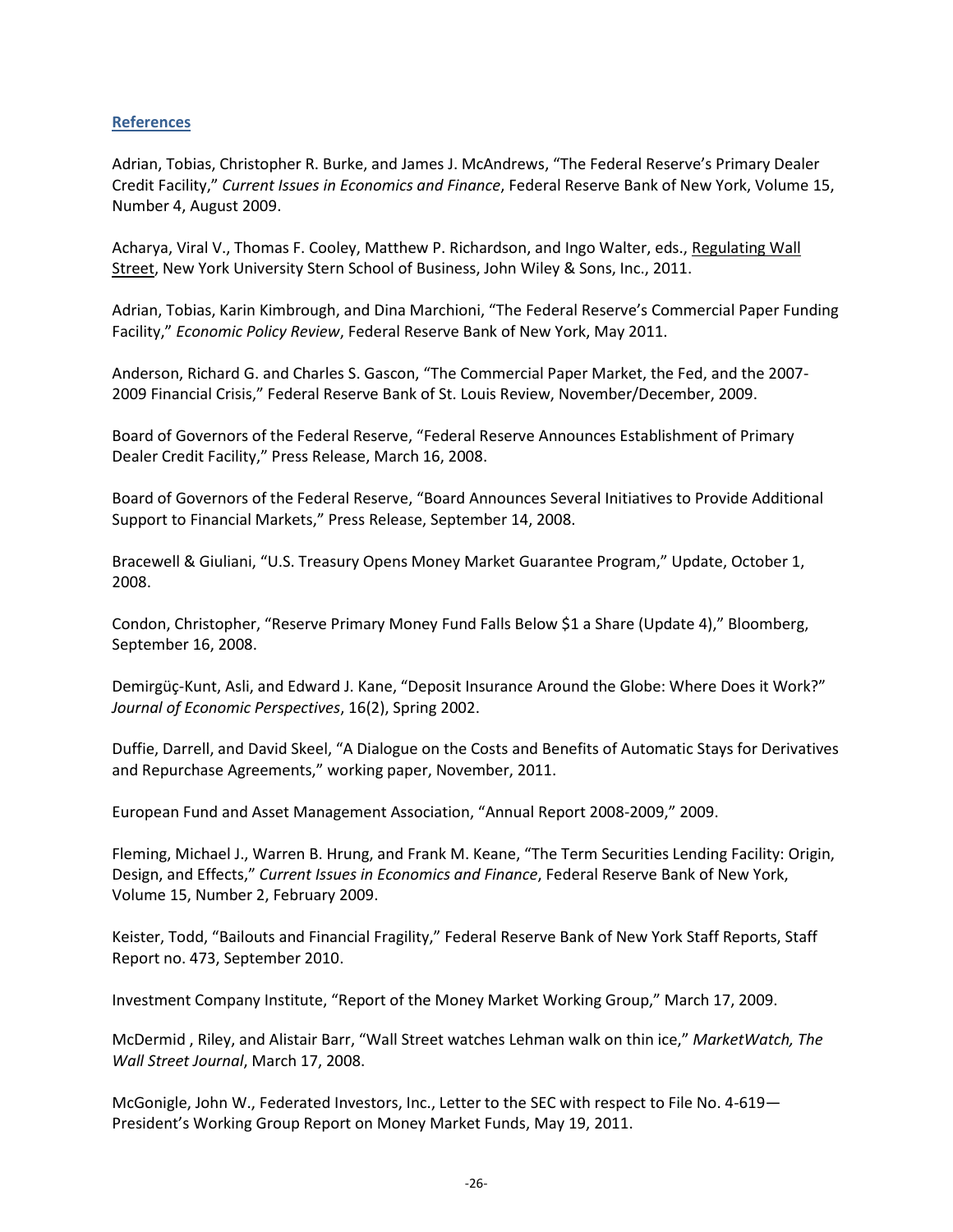Moody's Investors Service, "Sponsor Support Key to Money Market Funds," August 9, 2010.

Paul Friedman, Paul, Testimony before the Financial Crisis Inquiry Commission, May 5, 2010, at <http://fcic/gov/hearings/pdfs/2010-0505-Friedman.pdf> .

Paulson Jr., Henry M., On the Brink, Business Plus, Hatchette Book Group, New York, 2010.

Pozsar, Zoltan, "Institutional Cash Pools and the Triffin Dilemma of the U.S. Banking System," *IMF Working Paper*, August 2011.

President's Working Group on Financial Markets, "Report of the President's Working Group on Financial Markets: Money Market Fund Reform Options," October 2010.

Securities and Exchange Commission, "Money Market Funds Reform," 17 CFR Parts 270 and 274, Release No. IC-29132; File Nos. S7-11-09, S&-20-09, January 2010, [www.sec.gov/rules/final/2010/ic-](http://www.sec.gov/rules/final/2010/ic-29132.pdf)[29132.pdf](http://www.sec.gov/rules/final/2010/ic-29132.pdf) .

Securities and Exchange Commission, "Unofficial Transcript: Roundtable on Money Market Funds and Systemic Risk," May 10, 2011.

Squam Lake Group, "Reforming Money Market Funds: A Proposal by the Squam Lake Group," January 14, 2011.

Task Force on Tri-Party Repo Infrastructure, Payments Risk Committee, "Report," May 17, 2010,

Tuckman, Bruce, "Systemic Risk and the Tri-Party Repo Clearing Banks," CFS Policy Paper, February 2, 2010.

Tuckman, Bruce, "Amending Safe Harbors to Reduce Systemic Risk in OTC Derivatives Markets," CFS Policy Paper, April 22, 2010b.

Tuckman, Bruce, and Angel Serrat, Fixed Income Securities, Third Edition, John Wiley & Sons, 2012.

U.S. Department of the Treasury, "Treasury Announces Expiration of Guarantee Program for Money Market Funds," Press Release, September 18, 2009.

Vanguard, "Vanguard money market funds participate in Treasury Guarantee Program," Vanguard Research and Commentary, October 17, 2008.

*The Center for Financial Stability (CFS) is a private, nonprofit institution focusing on global finance and markets. Its research is nonpartisan. This publication reflects the judgments and recommendations of the author(s). They do not necessarily represent the views of members of the Advisory Board or Trustees, whose involvement in no way should be interpreted as an endorsement of the report by either themselves or the organizations with which they are affiliated.*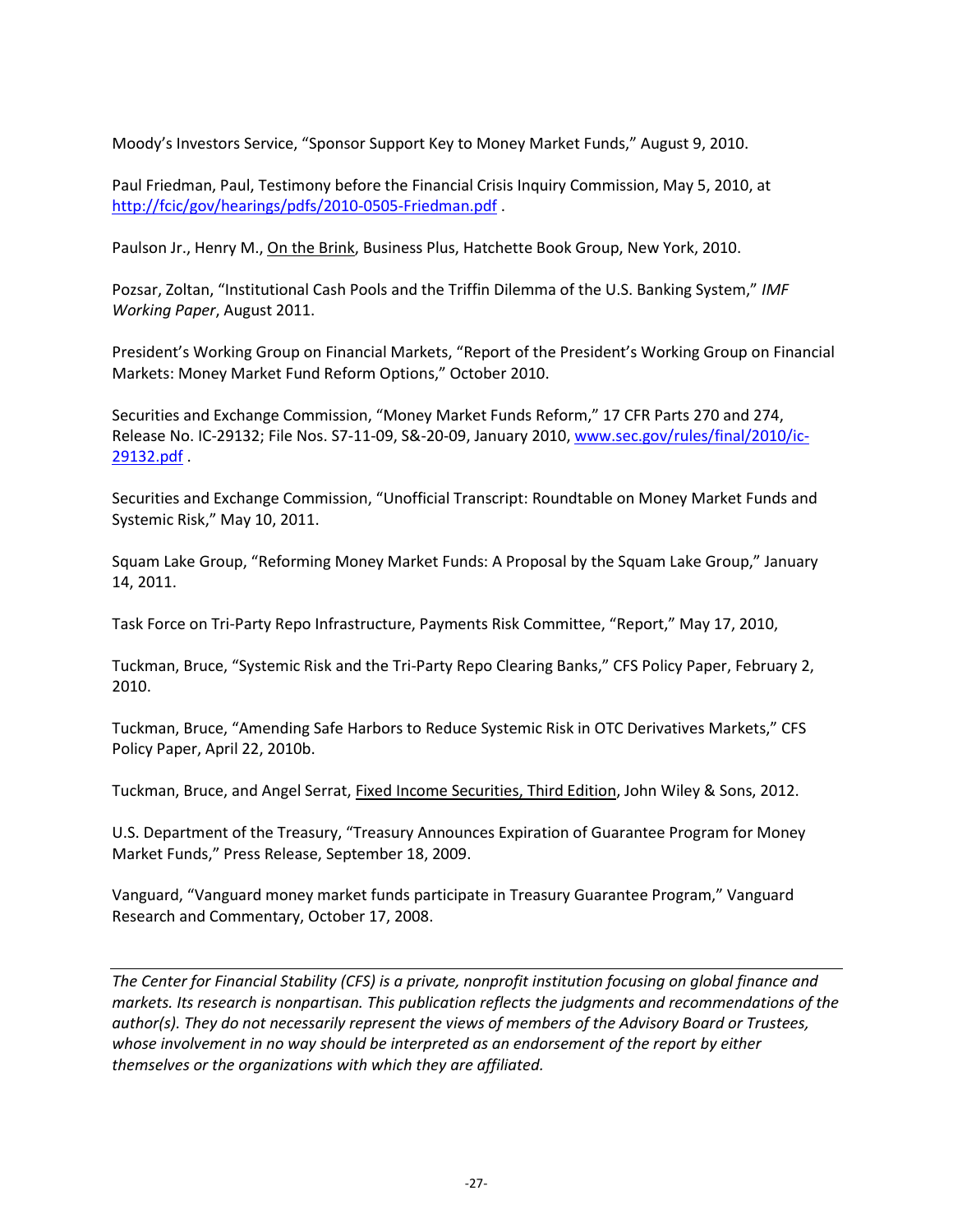$3$  Overnight repo and open repo, which constitute the vast majority of the repo funding market, offer daily liquidity. Money market fund accounts offer daily liquidity as well.

 $<sup>4</sup>$  See, for example, Friedman (2010).</sup>

 $\overline{\phantom{a}}$ 

<sup>5</sup> Board of Governors, "Federal Reserve Announces Establishment of Primary Dealer Credit Facility." The initial list of eligible collateral included securities eligible for open market operations (Treasuries, agencies, and agency MBS) as well as investment grade corporates, municipals, MBS, and ABS for which prices are available.

<sup>6</sup> Fleming, Hrung, and Keane (2009). See also, "Board announces several initiatives to provide additional support to financial markets," Board of Governors of the Federal Reserve. The initial list of eligible collateral included Treasuries, agencies, and AAA-rated MBS and ABS.

 $^7$  For a description of the fed funds rate, see Tuckman and Serrat (2012), pp. 417-419.

 $^8$  Adrian, Burke, and McAndrews (2009), p. 8.

 $^9$  Author's calculations based on data from the Board of Governors of the Federal Reserve.

 $10$  Author's calculations based on data from the Board of Governors of the Federal Reserve.

 $11$  More precisely, the Fed suffers a loss when the borrower defaults and the value of the collateral falls by more than the haircut. See, for example, Tuckman and Serrat (2012), p. 330.

<sup>12</sup> Author's calculations based on data from the Federal Reserve Bank of New York.

<sup>13</sup> McDermid and Barr (2008).

<sup>14</sup> For the PDCF see Adrian, Burke, and McAndrews (2009), p. 4. For the TSLF see Board of Governors, "Board announces several initiatives to provide additional support to financial markets."

<sup>15</sup> Author's calculations based on data from the Board of Governors of the Federal Reserve.

<sup>16</sup> Condon (2008).

<sup>17</sup> Data are from the Investment Company Institute and author calculations. The standard deviation of weekly changes in balances from January 2, 2008, to September 10, 2008, was about \$20 billion.

 $^{18}$  For further discussion of the role of sponsor support, see Moody's Investors Service (2010).

<sup>19</sup> Flow of Funds Accounts, Board of Governors of the Federal Reserve.

<sup>20</sup> These data on commercial paper outstanding and its maturity structure are from the Board of Governors of the Federal Reserve System.

21 Anderson and Gascon (2009), Table 2, p. 594.

<sup>22</sup> Adrian, Kimbrough, and Marchioni (2011), p. 29

<sup>23</sup> Bracewell & Giuliani (2008). The initial program was actually set to expire on April 30, 2009, with an optional extension through September 2009 at the discretion of the Secretary of the Treasury.

<sup>24</sup> Paulson (2010), p. 263. Interestingly, this "virtually 100 percent" claim and the order-of-magnitude calculations in the next footnote imply that government-only funds, which constituted about \$1.2 trillion of the \$3.5 trillion total, participated to a very large extent as well. For some anecdotal evidence, with reference to Vanguard's Admiral Treasury Money Market Fund, see Vanguard (2008).

<sup>25</sup> U.S. Department of the Treasury (2009). Checking that the orders of magnitude make sense, Investment Company Institute data show that total money market fund balances were about \$3.5 trillion at the end of September 2008. Hence, a quarterly fee of 1 basis point on all of those balances would, over the year of the program, have produced fee income of \$1.4 billion while that fee on 86% of balances would have produced the actual fee income of \$1.2 billion.

<sup>26</sup> See Adrian, Kimbrough, and Marchioni (2011). In September 2008 the Fed also launched the Asset-Backed Commercial Paper Money Market Mutual Fund Liquidity Facility (AMLF), which loaned money to banks to finance the purchase of asset-backed commercial paper from money market funds. This program was relatively small, however, peaking early in its operation at slightly over \$30 billion.

 $27$  Adrian, Kimbrough, and Marchioni (2011), p. 38.

<sup>28</sup> See www.newyorkfed.org/markets/cpff\_terms\_conditions.html

<sup>29</sup> Dodd-Frank, Section 1101.

<sup>30</sup> Acharya *et al.*, pp. 226-228.

 $31$  See, for example, Paulson (2010), p. 116.

 $1$  The tri-party repo market is the main source of short-term funding for investment banks. For a description of the market, see, for example, Tuckman (2010).

<sup>&</sup>lt;sup>2</sup> See Keister (2010) for proposing to address the same problem by taxing or limiting short-term liabilities.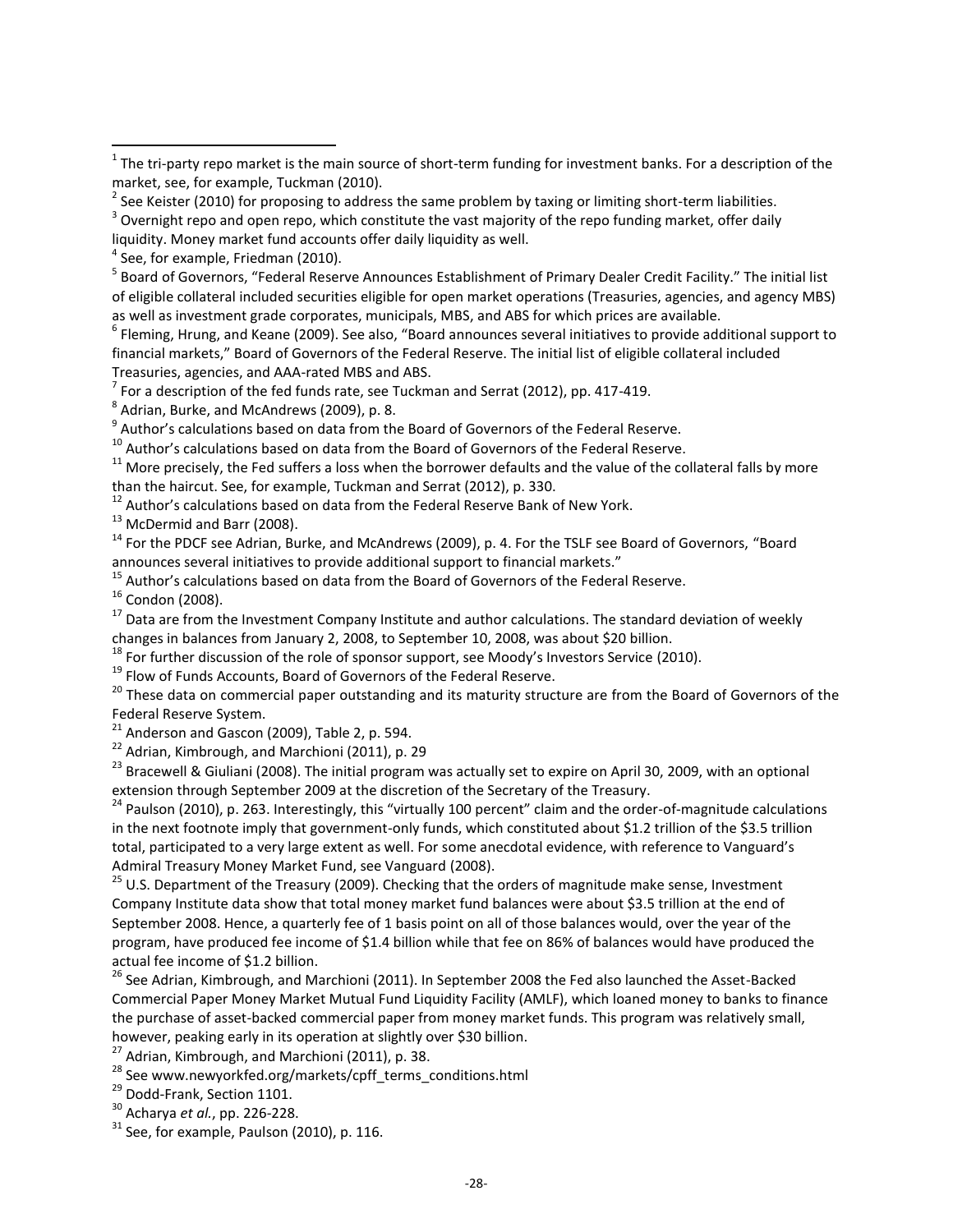<sup>32</sup> Securities and Exchange Commission (2010).

 $\overline{\phantom{a}}$ 

<sup>33</sup> More specifically, the new rule reduces the weighted-average-life maturity of portfolios; tightens restrictions on holdings of lower quality securities; tightens restrictions on non-government repo investments; reduces the fraction of portfolios that can be invested in a single issuer; imposes minimum percentage investments in highlyliquid securities; tightens restrictions on holdings of illiquid securities; requires funds to model redemptions, conduct market stress tests, and manage repo counterparty risk.

<sup>34</sup> The same criticism applies to proposals, not discussed in this paper, for money market funds under stress to redeem shares in kind, i.e., with the delivery of *pro rata* amounts of assets. These proposals also fail to explain why investors would not liquidate assets delivered to them and why such liquidations would be systemically safer than the professionally-managed funds liquidating assets directly. See Investment Company Institute (2009), p. 119.  $35$  Anderson and Gascon (2009), p. 604.

<sup>36</sup> President's Working Group on Financial Markets (2010), p. 16.

<sup>37</sup> See Poszar (2011), p. 24; Securities and Exchange Commission, "Unofficial Transcript: Roundtable on Money Market Funds and Systemic Risk, comments of Brian Reid, Travis Barker, Lance Pan, and Kathryn L. Hewitt, pp. 14- 16.

<sup>38</sup> From this viewpoint, much of the securitization leading up to the crisis was to expand the supply of deposit-like assets or short-term assets that could be transformed by money market funds into deposit-like assets.

<sup>39</sup> President's Working Group on Financial Markets (2010), p. 21

<sup>40</sup> Task Force on Tri-Party Repo Infrastructure (2010), pp. 9, 26-27.

<sup>41</sup> See, for example, President's Working Group on Financial Markets (2010)*,* sections 3b and 3d.

 $42$  See, for example, Investment Company Institute (2009), pp. 112-114.

<sup>43</sup> See, for example, President's Working Group on Financial Markets (2010)*,* sections 3a, 3e, and 3f. Also see Squam Lake Group (2011).

<sup>44</sup> See, for example, President's Working Group on Financial Markets (2010)*,* section 3g. Also see Squam Lake Group (2011)*.*

<sup>45</sup> Ultra-short bond funds are floating NAV funds that are similar, although certainly riskier than fixed NAV money market funds. Investment Company Institute (2009), p. 105, reports that, "in February and March 2008, several ultra-short bond funds posted significant NAV declines, and the average NAV on all these funds fell about 2 percent. During the four weeks ending in early April, ultra-short bond funds experienced a cumulative outflow of 15 percent of assets."

<sup>46</sup> See the following. 1) European Fund and Asset Management Association (2009), p. 9: "The first impact of the financial crisis became apparent in August 2007 with the outbreak of the subprime crisis due to the relative importance and success of the so-called enhanced money market funds. In a matter of weeks, €70 billion were redeemed in funds predominantly from institutional investors; around 15-20 suspended redemptions for a short period, 4 of them were definitively closed." 2) McGonigle (2011), p. 3: "According to information provided by Strategic Insight, when measured as a percentage of net assets, total net redemptions from floating NAV money market funds in Europe in September and October 2008 were only 1% less than total net redemptions from stable NAV money market funds during the same period." 3) Investment Company Institute (2009), p. 106: "… in the summer of 2007, French floating NAV dynamic money funds… began to suffer significant investor outflows when problems in the credit markets from exposure to U.S. subprime mortgages surfaced… A year later, European bond funds similarly suffered heavy outflows… [I]n the fourth quarter of 2008, bond funds authorized in Luxembourg experienced outflows of €48 billion, or 12 percent of their assets, even though the funds had valuation declines of about 3 percent." 4) Securities and Exchange Commission (2011), comments of Brian Reid on pp. 5 and 30, and comments of Travis Barker on pp. 16 and 29. Quoting Travis Barker, p. 29: "…the German money market fund sector, which is a variable NAV sector… had a run from their funds… Bundesbank even offered a statement of support which effectively halted that run."

<sup>47</sup> As for the latter, see Investment Company Institute (2009), pp. 27-28, 105-112, and Appendix D.

<sup>48</sup> For a sample cost of capital calculation, see McGonigle (2011), pp. 8-9.

<sup>49</sup> Some analyses, for example, attribute some blame for the S&L crisis of the 1970's to deposit insurance. For a discussion of moral hazard and deposit insurance across countries, see Demirgüç-Kunt and Kane (2002), pp. 175- 195.

 $50$  Securities and Exchange Commission (2011), comment of John D. Hawke, Jr., p. 26.